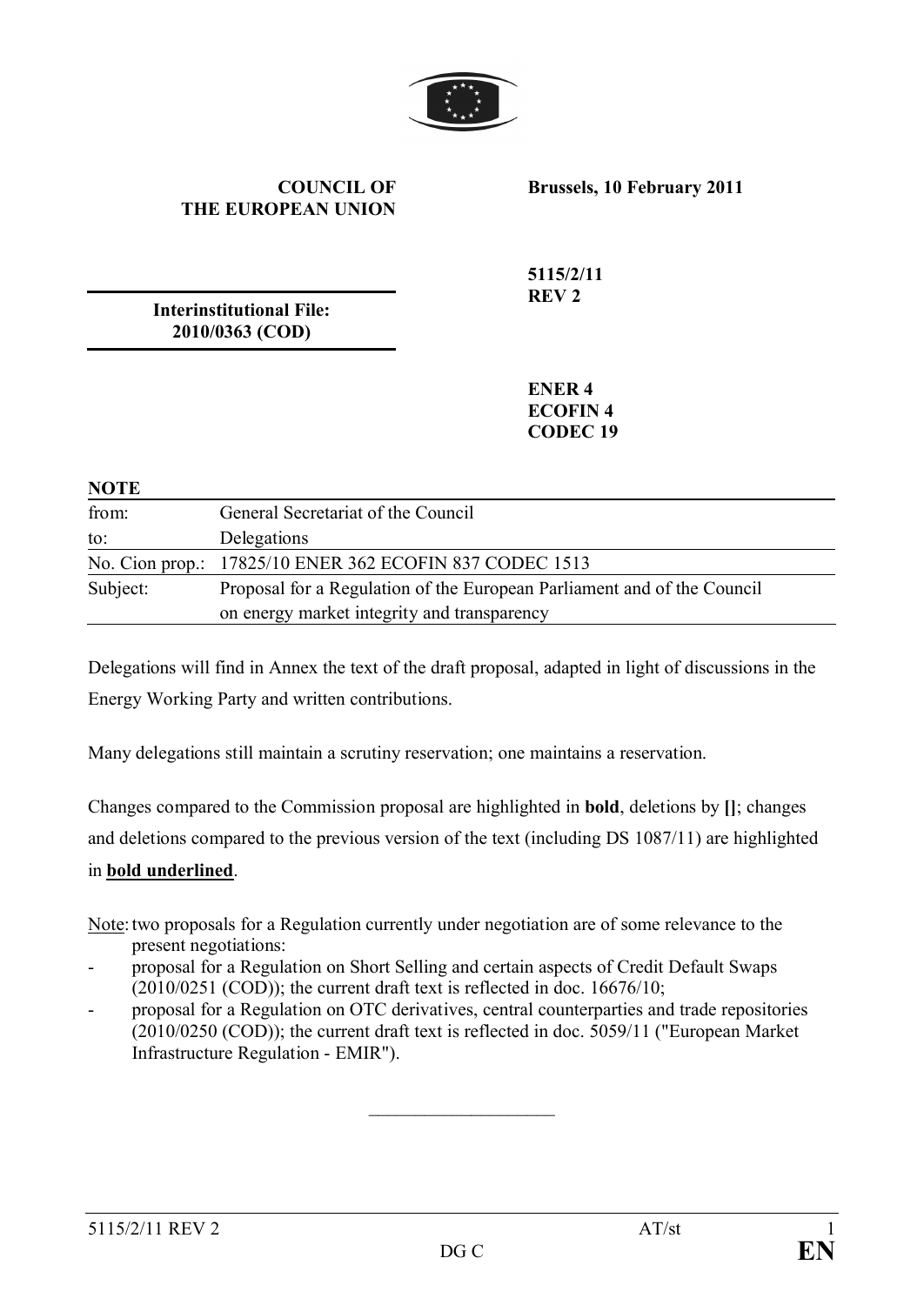#### **Proposal for a**

### **REGULATION OF THE EUROPEAN PARLIAMENT AND OF THE COUNCIL**

#### **on energy market integrity and transparency**

### **(Text with EEA relevance)**

#### THE EUROPEAN PARLIAMENT AND THE COUNCIL OF THE EUROPEAN UNION,

Having regard to the Treaty on the Functioning of the European Union, and in particular Article 194(2) thereof,

Having regard to the proposal from the Commission**<sup>1</sup>** ,

After transmission of the draft legislative act to the national Parliaments,

Having regard to the opinion of the European Economic and Social Committee**<sup>2</sup>** ,

Having regard to the opinion of the Committee of the Regions **3** ,

Acting in accordance with the ordinary legislative procedure,

Whereas:

- (1) It is important to ensure that consumers can have confidence in the integrity of electricity and gas markets and that prices set on wholesale energy markets reflect a fair interplay between supply and demand.
- (2) The advice of the Committee of European Securities Regulators and the European Regulators Group for Electricity and Gas confirmed that the scope of existing legislation may not properly address market integrity issues on the electricity and gas markets and recommended the consideration of an appropriate legislative framework in the energy sector, preventing market abuse.
- (3) Energy markets are increasingly interlinked across the Union. Market abuse in one Member State affects wholesale prices for electricity and gas across national borders. Therefore the concern to ensure the integrity of markets cannot be a matter only for individual Member States.

 $\frac{1}{2}$  OJ C , , p. .

 $\frac{2}{3}$  OJ C, , p. .

**<sup>3</sup>** OJ C , , p. .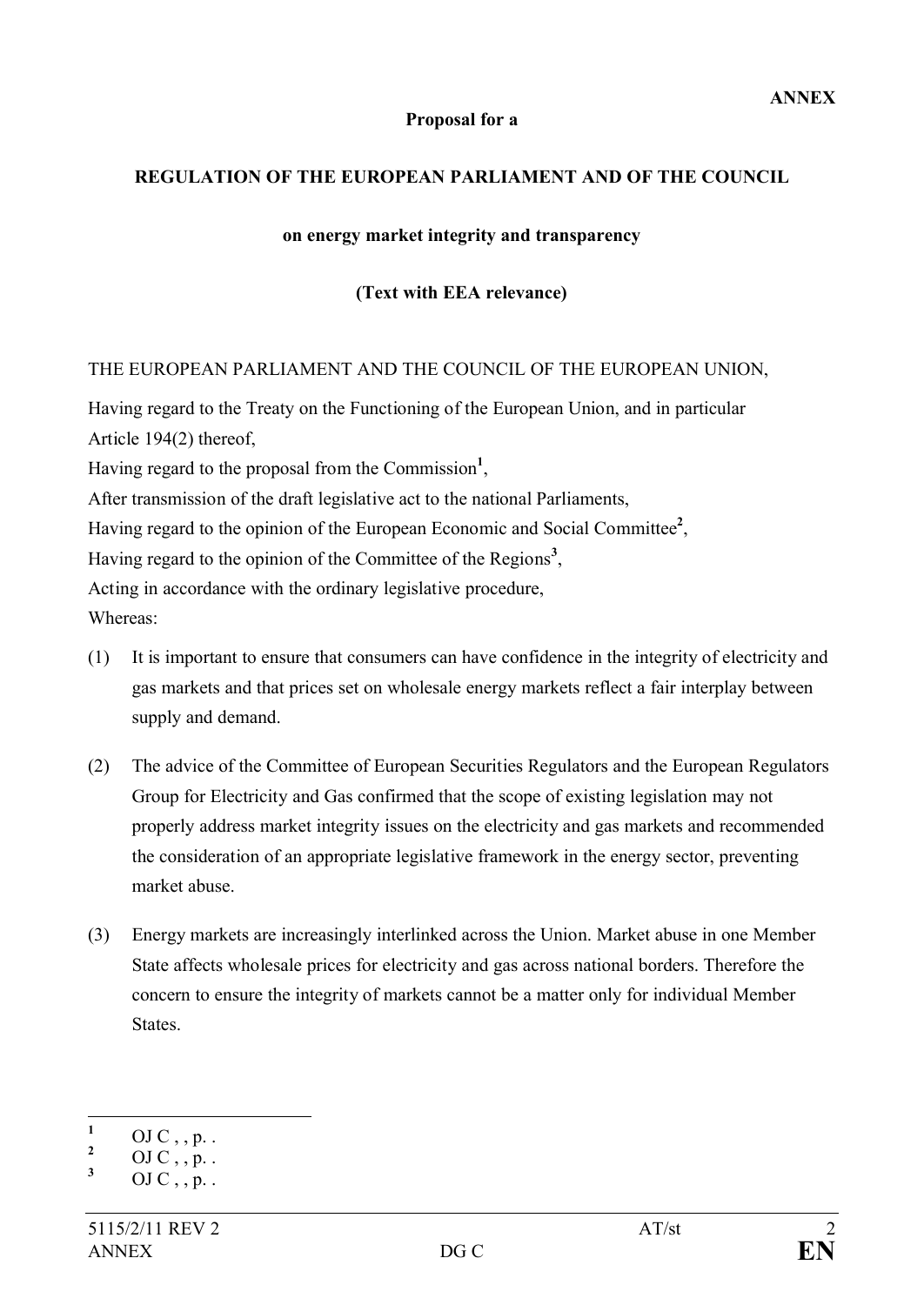- (4) Wholesale energy markets encompass both commodity markets and derivative markets, with price formation in both sectors interlinked. **They include** *inter alia* **regulated markets, multilateral trading facilities and Over The Counter (OTC) transactions, direct or through brokers.**
- (5) To date energy market monitoring practices have been Member State and sector specific. Depending on the overall market framework and regulatory situation, this can result in trading activities being subject to multiple jurisdictions with monitoring carried out by several different authorities, possibly located in different Member States. This can result in a lack of clarity as to where responsibility rests and even to a situation where no such monitoring exists.
- (6) Behaviour which undermines the integrity of the energy market is currently not clearly prohibited on some of the most important energy markets.
- (7) Derivative trading and commodity trading are used together on wholesale energy markets. It is therefore important that the definitions of market abuse, which consists of insider trading and market manipulation, are compatible between derivatives and commodity markets.
- (8) Regulation (EC) No 714/2009 of the European Parliament and of the Council of 13 July 2009 on conditions for access to the network for cross-border exchanges in electricity **4** and Regulation (EC) No 715/2009 of the European Parliament and of the Council of 13 July 2009 on conditions for access to the natural gas transmission networks**<sup>5</sup>** recognise that equal access to information on the physical status and efficiency of the system is necessary to enable all market participants to assess the overall demand and supply situation and identify the reasons for **movements []** in the wholesale price.

**<sup>4</sup>** OJ L 211, 14.8.2009, p. 15.

**<sup>5</sup>** OJ L 211, 14.8.2009, p. 36.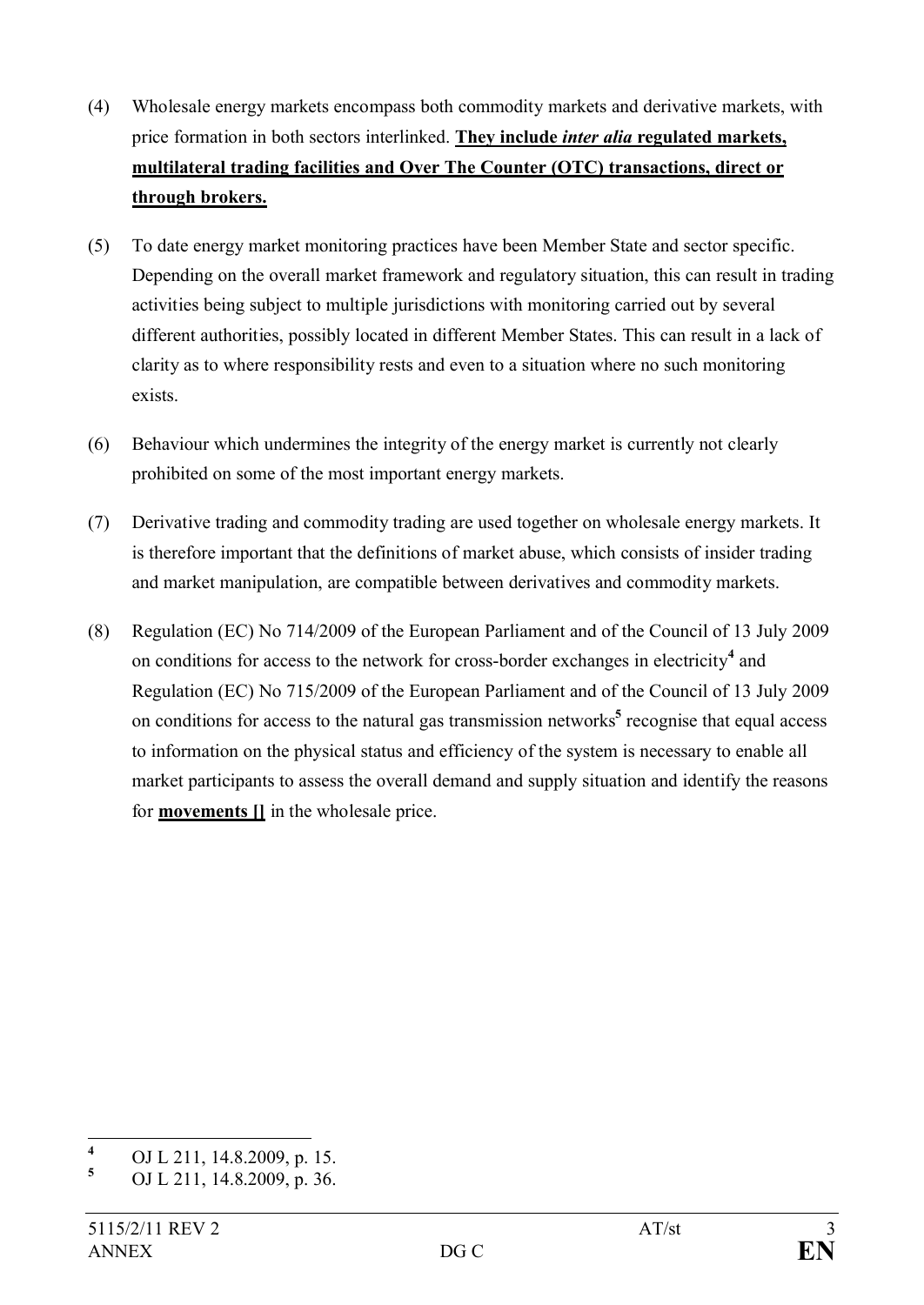- (9) It should be clearly prohibited to use or to attempt to use inside information to trade either on one's own account or on the account of a third party. Use of inside information can also consist in trading in wholesale energy products by persons who know, or ought to know, that the information they possess is inside information. **Information which is required to be made public in accordance with the provisions of Regulation (EC) No. 714/2009 or Regulation (EC) No. 715/2009, including guidelines and network codes adopted pursuant to those Regulations, may serve as the basis of market participants' decisions to enter into transactions in wholesale energy products and therefore constitute inside information until it has been made public.**
- (10) Manipulation on wholesale energy markets involves artificially causing prices to be at a level not justified by the actual availability and costs of production, storage or transportation capacity and demand. **Forms of such market manipulation include: placing and withdrawal of false orders; spreading of false or misleading information or rumours including through the media; deliberately providing false information to undertakings which provide price assessments or market reports with the effect of misleading market participants acting on the basis of those price assessments or market reports []; deliberately making it appear that the availability of electricity generation capacity or gas availability, or the availability of transmission capacity is other than the capacity which is actually physically available. Manipulation and its effects may occur across borders, [] between gas and electricity and across financial and commodity markets.**
- **(10a) Examples of market manipulation and attempts to manipulate the market include conduct by a person or persons acting in collaboration, to secure a decisive position over the supply of or demand for a wholesale energy product which has the effect of fixing, directly or indirectly, prices or creating other unfair trading conditions; the offering, buying or selling of wholesale energy products to mislead market participants acting on the basis of reference prices<sup>6</sup> .**

**<sup>6</sup> Note: examples derived from "MAD 2003/6", Art. 1(2).**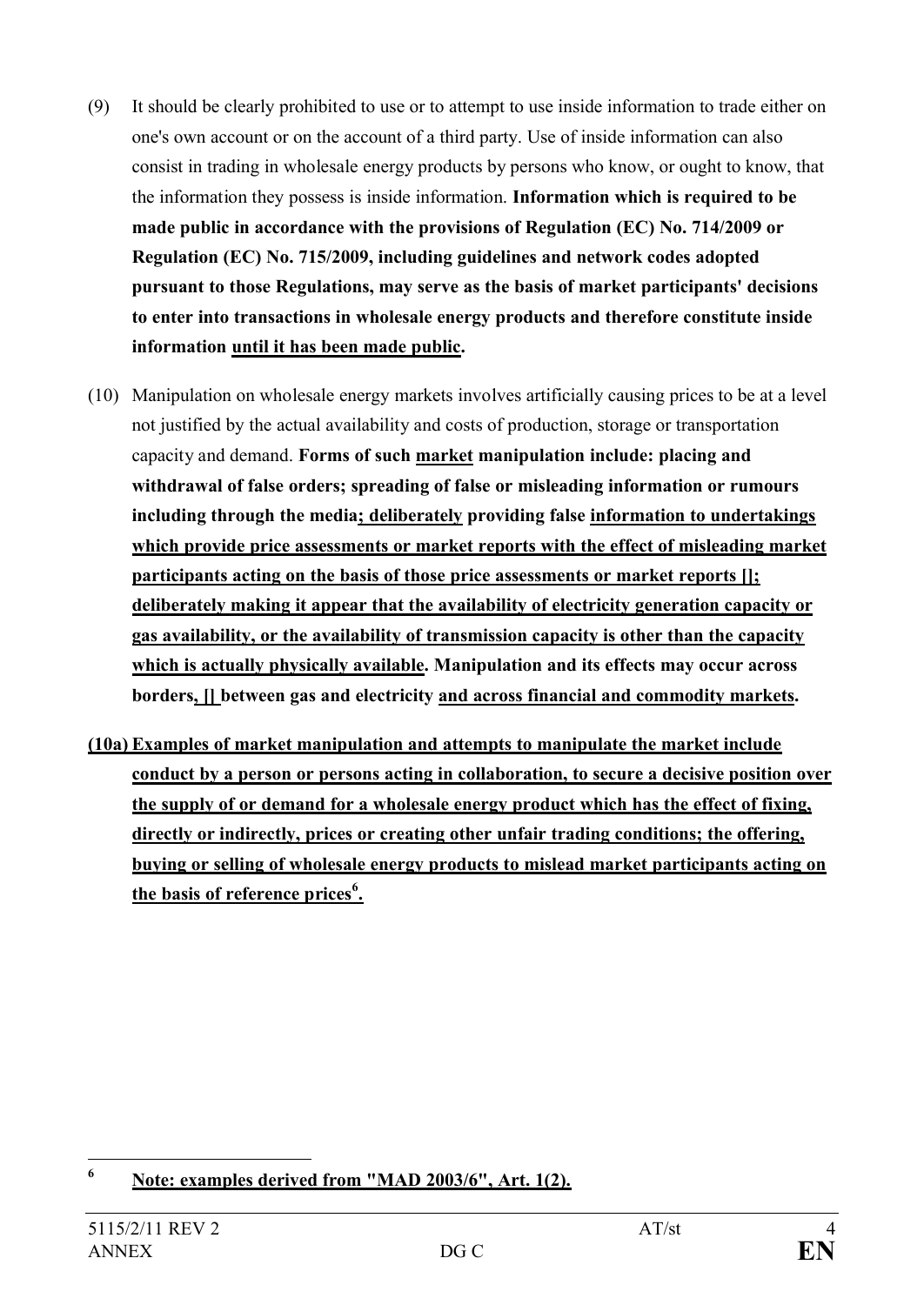- (11) Specification of the definitions of inside information and market manipulation is necessary to account for the specificities of wholesale energy markets **and to ensure coherence with other relevant EU legislation in the fields of financial services and energy**, which are **all** dynamic and subject to change. The Commission should be empowered to adopt delegated acts in accordance with Article 290 of the Treaty in respect to such detailed rules. **It is of particular importance that the Commission carry out appropriate consultations during its preparatory work, including at expert level. Expertise could be provided** *inter alia* **by experts from the Agency for the Cooperation of Energy Regulators, [] the Committee of European Securities Regulators, the European Networks of Transmission System Operators for Gas and for Electricity [], the European Securities and Markets Authority (ESMA), national regulatory authorities, competent financial authorities in the Member States and market participants. The Commission, when preparing and drawing up delegated acts, should ensure a simultaneous, timely and appropriate transmission of relevant documents to the European Parliament and Council. <sup>7</sup>**
- (12) Regulation (EC) No 713/2009 of the European Council and of the parliament establishing an Agency for the Cooperation of Energy Regulators**<sup>8</sup>** furthers the objectives of Article 194 of the Treaty. Had this Article been in force when Regulation (EC) No 713 was adopted, it would have provided the legal basis for the establishment of the Agency for the Cooperation of Energy Regulators (the Agency).
- (13) Efficient market monitoring is vital to detecting and deterring market abuse on wholesale energy markets. The Agency is best placed to carry out such monitoring as it has both a Union wide view of electricity and gas markets, and the necessary expertise in the operation of electricity and gas markets and systems in the Union. National regulatory authorities having an important understanding of developments on energy markets in their Member State should have an important role in ensuring efficient market monitoring.
- (14) Efficient market monitoring requires regular access to records of transactions. For this reason market participants who trade wholesale energy products should be required to provide this information to the Agency.

**<sup>7</sup> Note: new text copied from the draft Common Understanding on delegated acts of the 3 institutions, as agreed by Coreper I on 8.12.2010 (DS 1020/11).**

**<sup>8</sup>** OJ L 211, 14.8.2009, p. 1.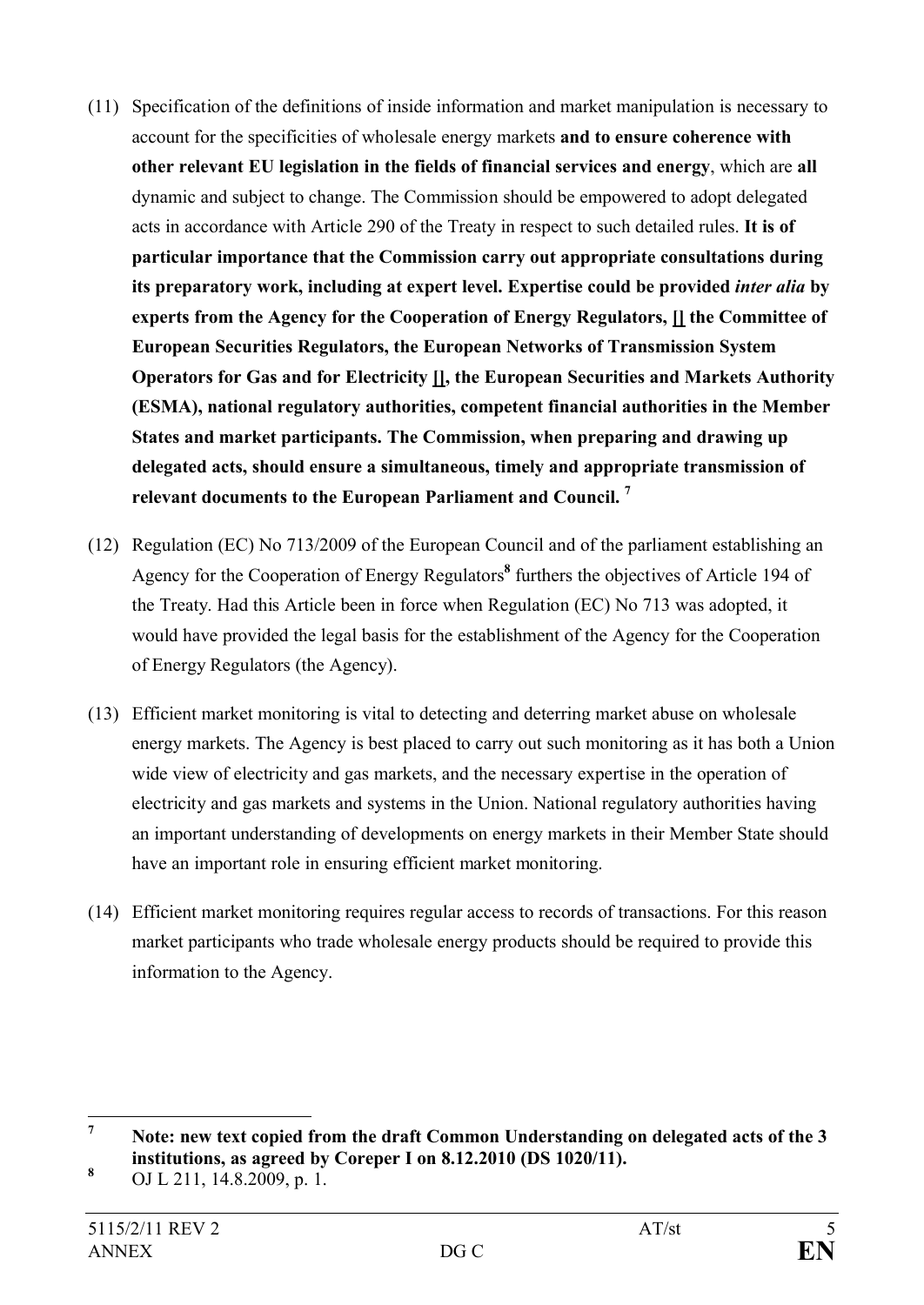- (15) In order to ensure the necessary flexibility in collecting information on transactions in wholesale energy products, the Commission should be empowered to adopt delegated acts in accordance with Article 290 of the Treaty setting out the timing, form and content of the information which market participant are required to provide. Reporting obligations should not create unnecessary costs **or administrative burdens** for market participants**, and should therefore undergo an** *ex ante* **cost benefit analysis []**. Persons reporting transactions to a competent authority in accordance with the provisions of Directive 2004/39/EC of the European Parliament and of the Council of 21 April 2004 on markets in financial instruments**<sup>9</sup>** , and to trade repositories and competent authorities in accordance with the provisions of Regulation ../.. of the European Parliament and the Council on OTC derivatives, central counterparties and trade repositories should therefore not be subject to **double** reporting obligations **[]**. **It is of particular importance that the Commission carry out appropriate consultations during its preparatory work, including at expert level. The Commission, when preparing and drawing up delegated acts, should ensure a simultaneous, timely and appropriate transmission of relevant documents to the European Parliament and Council.**
- (16) In order to facilitate efficient monitoring of all aspects of trading in wholesale energy products, the Agency should establish mechanisms to give access to the information which it receives on transactions on wholesale energy markets to other relevant authorities, in particular to the European Securities and Markets Authority **[]** established by Regulation (EU) ---/---- of the European parliament and of the Council establishing a European Securities and Markets Authority [ESMA regulation – Commission proposal 2009/0144 (COD)] national regulatory authorities, competent financial authorities of the Member States, competition authorities of the Member States and other relevant authorities.
- (17) The Agency should ensure the operational security of the data which it receives, prevent unauthorised access to the information kept by the Agency, and establish procedures to ensure that the data it collects are not misused by persons with an authorised access to them. The Agency should also be assured that those authorities who have access to the data held by **the** Agency will be able to maintain an equally high level of security.

**<sup>9</sup>** OJ L 145, 30.04.2004, P. 0001 - 0044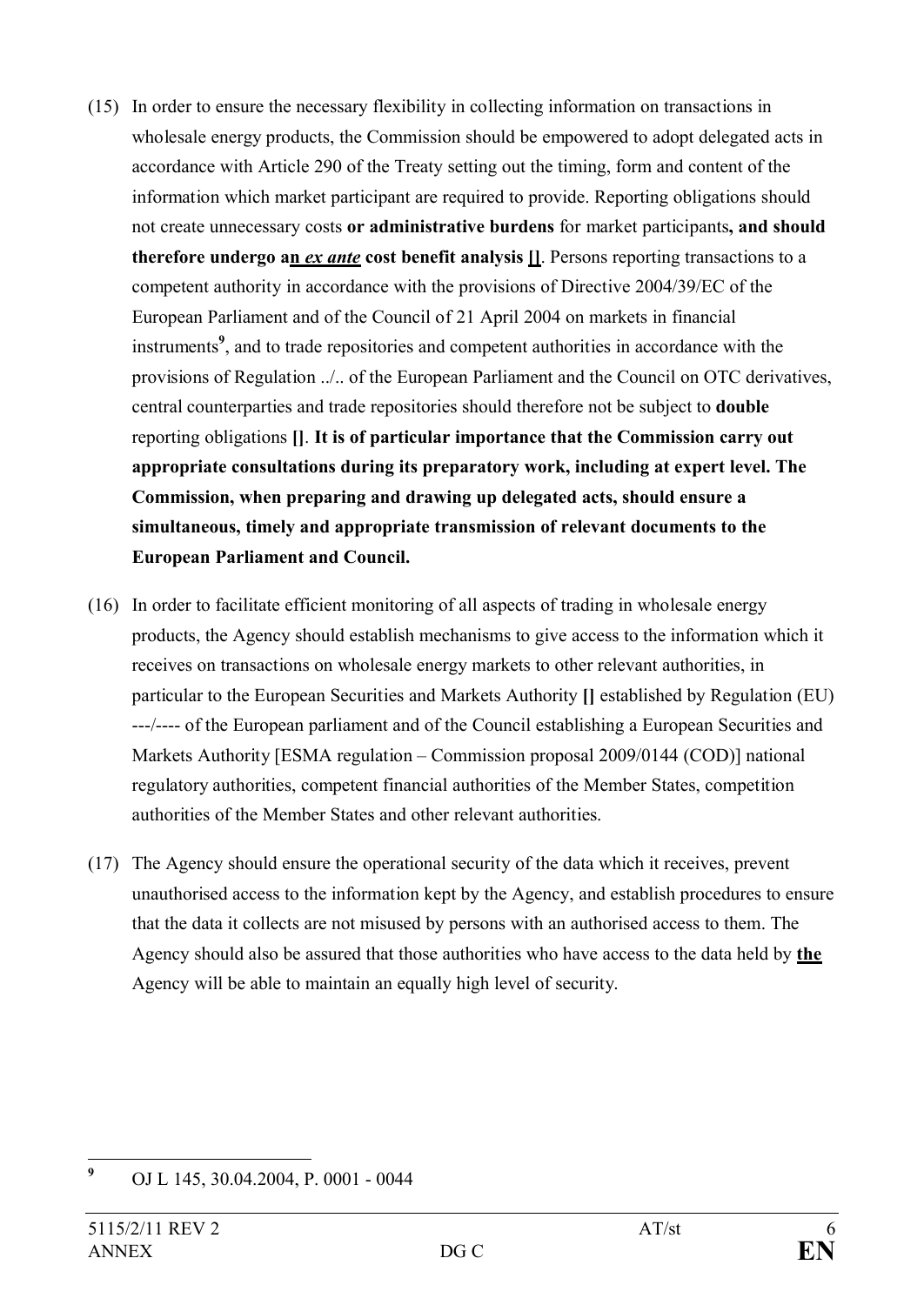- (18) Where information is not **[]** sensitive **from a commercial or security viewpoint**, the Agency should be able to make that information available to market participants and the wider public. Such transparency can help build confidence in the market and help the development of knowledge about the functioning of wholesale energy markets.
- (19) National regulatory authorities should be responsible for ensuring that this Regulation is enforced in the Member States. To this end they should have the necessary investigatory powers to allow them to carry out this task efficiently.
- (20) The Agency should ensure that the application of this Regulation is done in a coordinated way across the Union, and is coherent with the application of Directive 2003/6/EC of the European Parliament and of the Council of 28 January 2003 on insider dealing and market manipulation (market abuse)**<sup>10</sup>**. Since market abuse on wholesale energy markets often affects more than one Member State, the Agency should have an important role in ensuring that investigations are carried out in an efficient and coherent way. To achieve this it should be able to coordinate the operation of investigatory groups comprised of representatives of the concerned national regulatory authorities, and where appropriate, other authorities.
- (21) National regulatory authorities and competent financial authorities should cooperate to ensure a coordinated approach to tackling market abuse on wholesale energy markets which encompasses both commodity markets and derivatives markets.
- (22) It is important that the obligation of professional secrecy applies to those who receive confidential information in accordance with the provisions of this Regulation.
- (23) It is important that the penalties for breaches of this Regulation are proportionate and dissuasive, and reflect the gravity of the infringements and the potential gains from trading on the basis of inside information and market manipulation. Recognising the interactions between trading in electricity and gas derivative products and trading in actual electricity and gas, the penalties for breaches of this Regulation should be in line with the penalties adopted by the Member States in implementing Directive 2003/6/EC.

**<sup>10</sup>** OJ L 96, 12.4.2003, p. 16.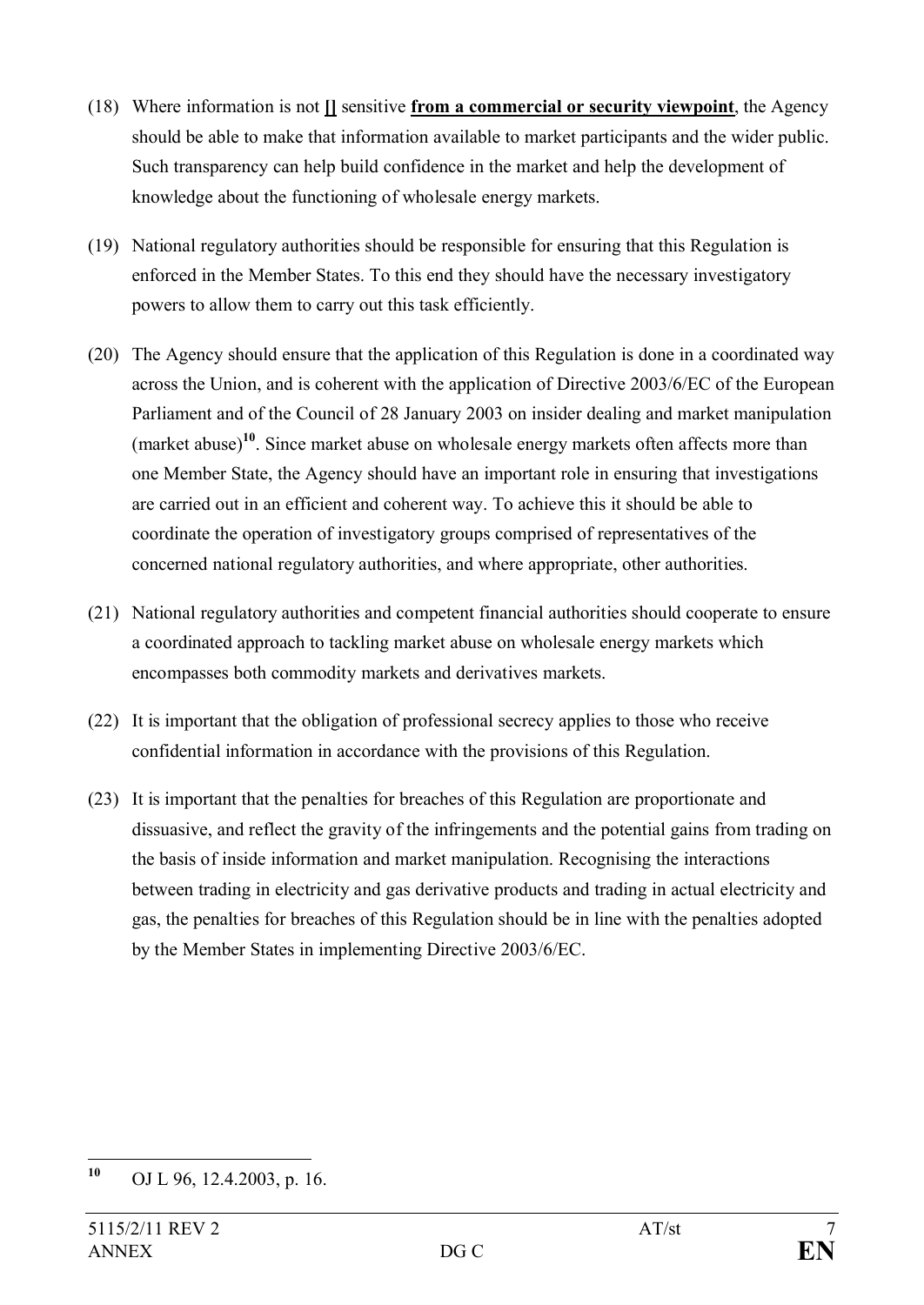(24) Since the objective of this Regulation, namely the provision of a harmonised framework to ensure energy market transparency and integrity, cannot be sufficiently achieved by the Member States and can be better achieved at Union level, the Union may adopt measures, in accordance with the principle of subsidiarity as set out in Article 5 of the Treaty on European Union. In accordance with the principle of proportionality, as set out in that Article, this Regulation does not go beyond what is necessary in order to achieve that objective,

## HAVE ADOPTED THIS REGULATION:

### *Article 1*

### **Subject matter, scope and relationship with other Union legislation**

This Regulation establishes rules prohibiting abusive practices on wholesale energy markets coherent with those applying in financial markets. It provides for the monitoring of wholesale energy markets by the Agency **for the Cooperation of Energy Regulators (the Agency)**.

This Regulation applies to trading in wholesale energy products. The provisions of Article 3 and Article 4 shall not apply to wholesale energy products which are financial instruments and to which the provisions of Article 9 of Directive 2003/6/EC apply. This Regulation is without prejudice to Directive 2003/6/EC and 2004/39/EC as well as to the application of the provisions of European competition law to the practices covered by this Regulation.

The Agency, national regulatory authorities and competent financial authorities shall cooperate to ensure that a coordinated approach is taken to the enforcement of the relevant rules where actions relate to one or more financial instruments to which the provisions of Article 9 of Directive 2003/6/EC apply and also to one or more wholesale energy products to which the provisions of Article 3 and Article 4 apply.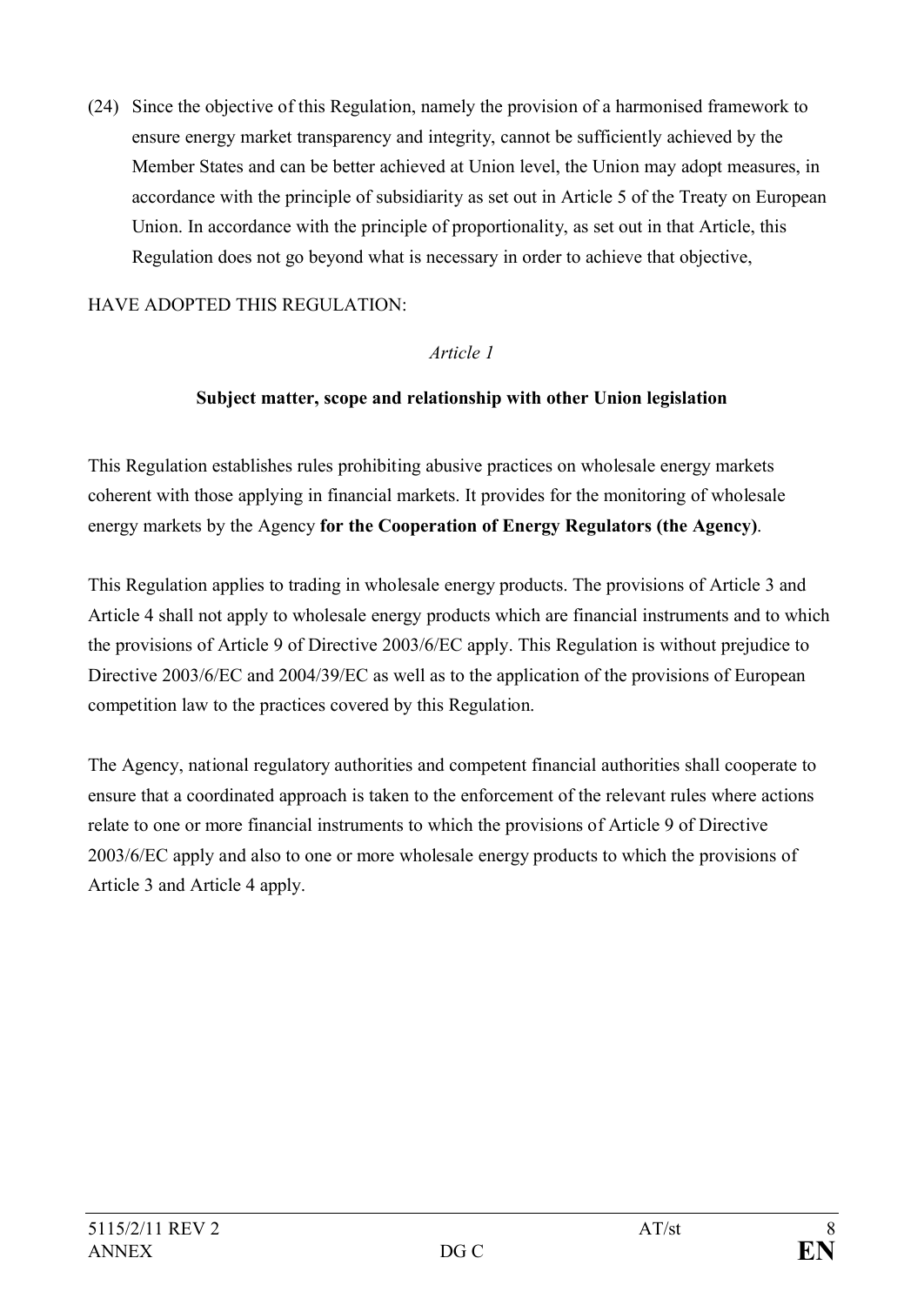## **Definitions**

For the purposes of this Regulation the following definitions shall apply:

1. "inside information" means precise information which has not been made public, relating directly or indirectly to one or more wholesale energy products and which, if it were made public, **[] would be likely to** significantly affect the prices of such wholesale energy products;

For the purposes of applying the first subparagraph, information a reasonable market participant would be likely to use as part of the basis of his decision to enter into a transaction relating to a wholesale energy product is information which, if it were made public, would be likely to have a significant effect on the prices of such wholesale energy products. Such information includes information related to the capacity of facilities for production, storage, consumption or transmission of electricity or natural gas, as well as information which is required to be disclosed in accordance with legal or regulatory provisions at Union or national level, market rules, and contracts or customs on the relevant wholesale energy market.

# **[]**

- 2. **"**Market manipulation**"** means:
	- (a) entering into transactions or the issuing of orders to trade in wholesale energy products, which:
		- **i)** give, or are likely to give, false or misleading signals as to the supply of, demand for or price of wholesale energy products; or
		- **ii)** secure or attempt to secure, by a person or by persons acting in collaboration, the price of one or several wholesale energy products at an abnormal or artificial level, unless the person who entered into the transactions or issued the orders to trade establishes that his reasons for doing so are legitimate and that these transactions or orders to trade conform to accepted market practices on the wholesale energy market concerned; or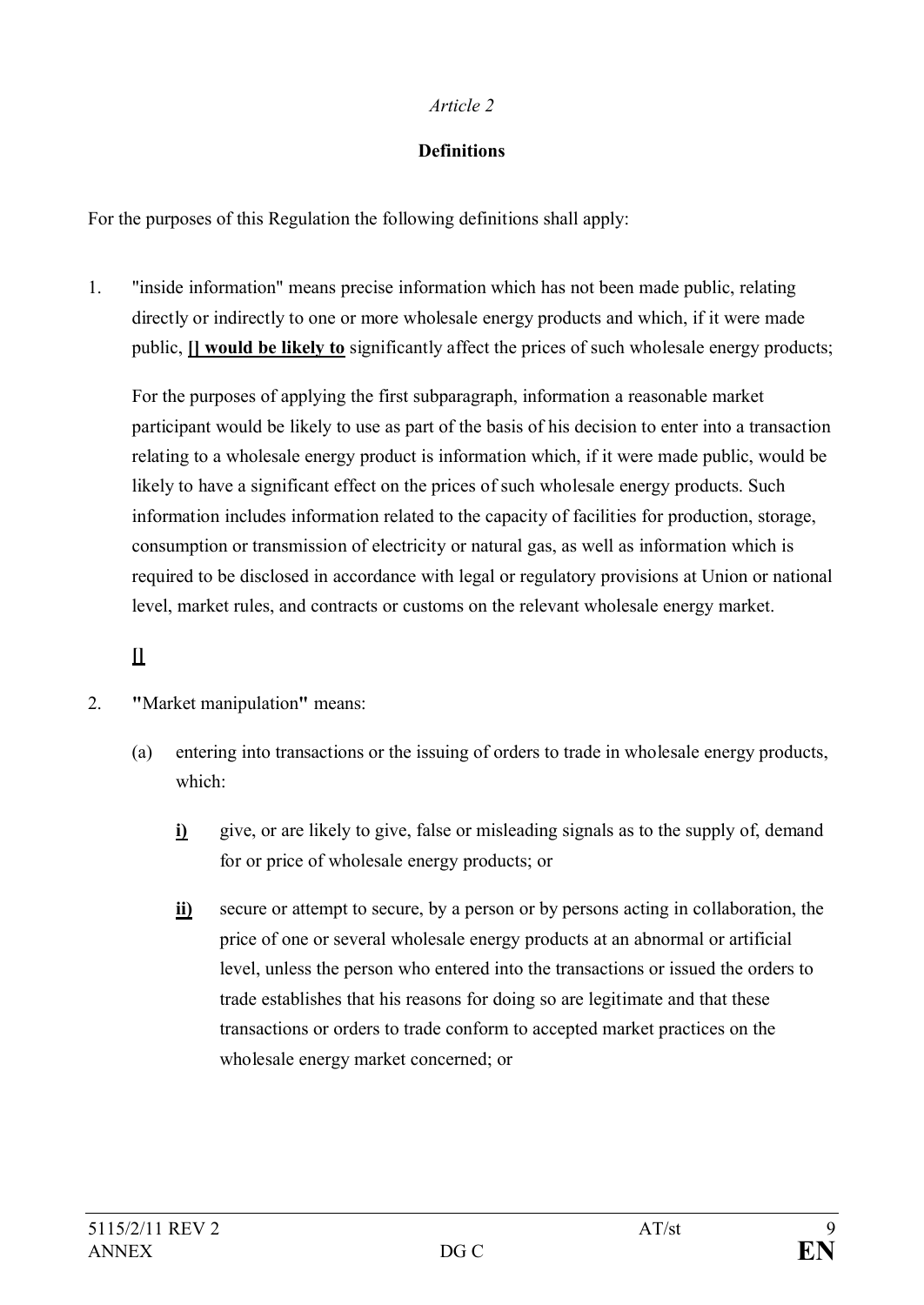- **iii)** employ or attempt to employ fictitious devices or any other form of deception or contrivance;
- (b) dissemination of information which gives, or is likely to give, false or misleading signals as to wholesale energy products, including the dissemination of rumours and false or misleading news, where the person who made the dissemination knew, or ought to have known, that the information was false or misleading. In respect of journalists when they act in their professional capacity such dissemination of information is to be assessed taking into account the rules governing their profession, unless those persons derive, directly or indirectly, an advantage or profits from the dissemination of the information in question.

# **[]**

- 3. "Attempt to manipulate the market" means:
	- (a) entering into a transaction, placing an order to trade or taking any other action relating to a wholesale energy product with the intention of:
		- **i)** giving false or misleading signals as to the supply of, demand for or price of wholesale energy products;
		- **ii)** securing the price of one or several wholesale energy products at an abnormal or artificial level; or
		- **iii)** employing a fictitious device or any other form of deception or connivance relating to a wholesale energy product
	- (b) disseminating information through the media, including the Internet, or any other means with the intention of giving false or misleading signals as to wholesale energy products.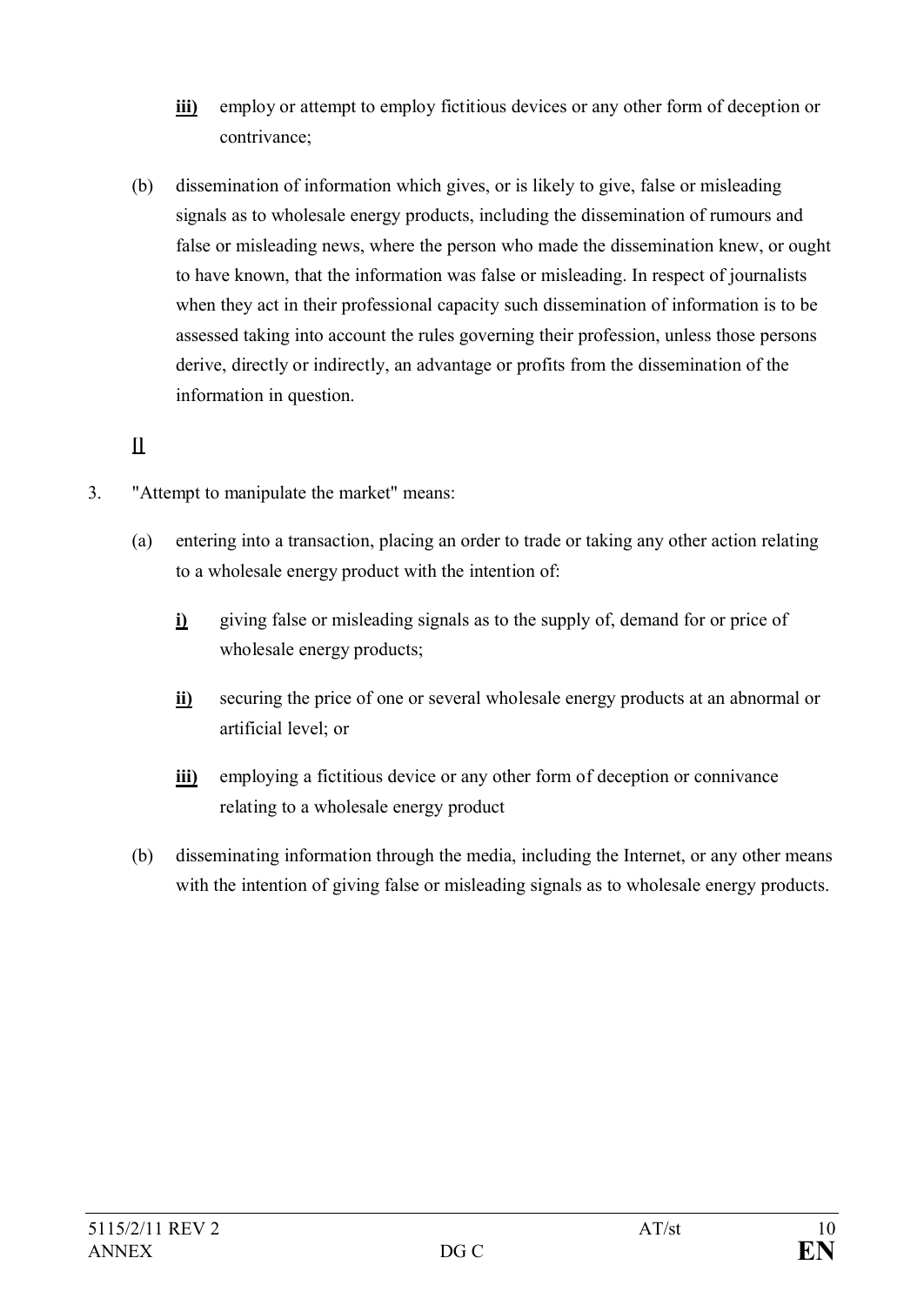- 4. "Wholesale energy products" means the following contracts and derivatives, irrespective of where and how they are traded:
	- (a) contracts for the supply of natural gas or electricity **in the EU**;
	- (b) derivatives relating to natural gas or electricity **produced, transported, traded or delivered in the EU**;
	- (c) contracts relating to the transportation of natural gas or electricity **in the EU**;
	- (d) derivatives relating to the transportation of natural gas or electricity **in the EU**.

Contracts for the supply of natural gas or electricity for the use of final consumers **are not wholesale energy products; [] however, for the purposes of this Regulation, contracts for the supply of natural gas or electricity to final customers with a capacity of more than ["X" MW]<sup>11</sup> per year shall be treated as** wholesale energy products.

- 5. "Wholesale energy market" means any market **[]** within the Union on which wholesale energy products are traded;
- **5a. "Market participant" means any person who enters into transactions, including the placing of orders to trade, in one or more wholesale energy markets <sup>12</sup>;**
- **5b. "Person" means any natural or legal person;**
- 6. "Competent financial authority" means a competent authority designated in accordance with the procedure laid down in Article 11 of Directive 2003/6/EC;
- 7. "National regulatory authority" means a national regulatory authority designated in accordance with the Article 35(1) of Directive 2009/72/EC of the European Parliament and of the Council**<sup>13</sup>** or Article 39(1) of Directive 2009/73/EC of the European Parliament and of the Council**<sup>14</sup>**;

**<sup>11</sup> Note: this threshold should be set, and suggestions are welcome. However, delegations should note already that the intention of this provision would be to cover** *only the very largest final consumers***, i.e. those who by their capacity may influence prices.**

<sup>12</sup> **Note:** the Commission specified that TSOs are included in this definition.

<sup>&</sup>lt;sup>13</sup> OJ L 211, 14.8.2009, p. 55.

**<sup>14</sup>** OJ L 211, 14.8.2009, p. 94.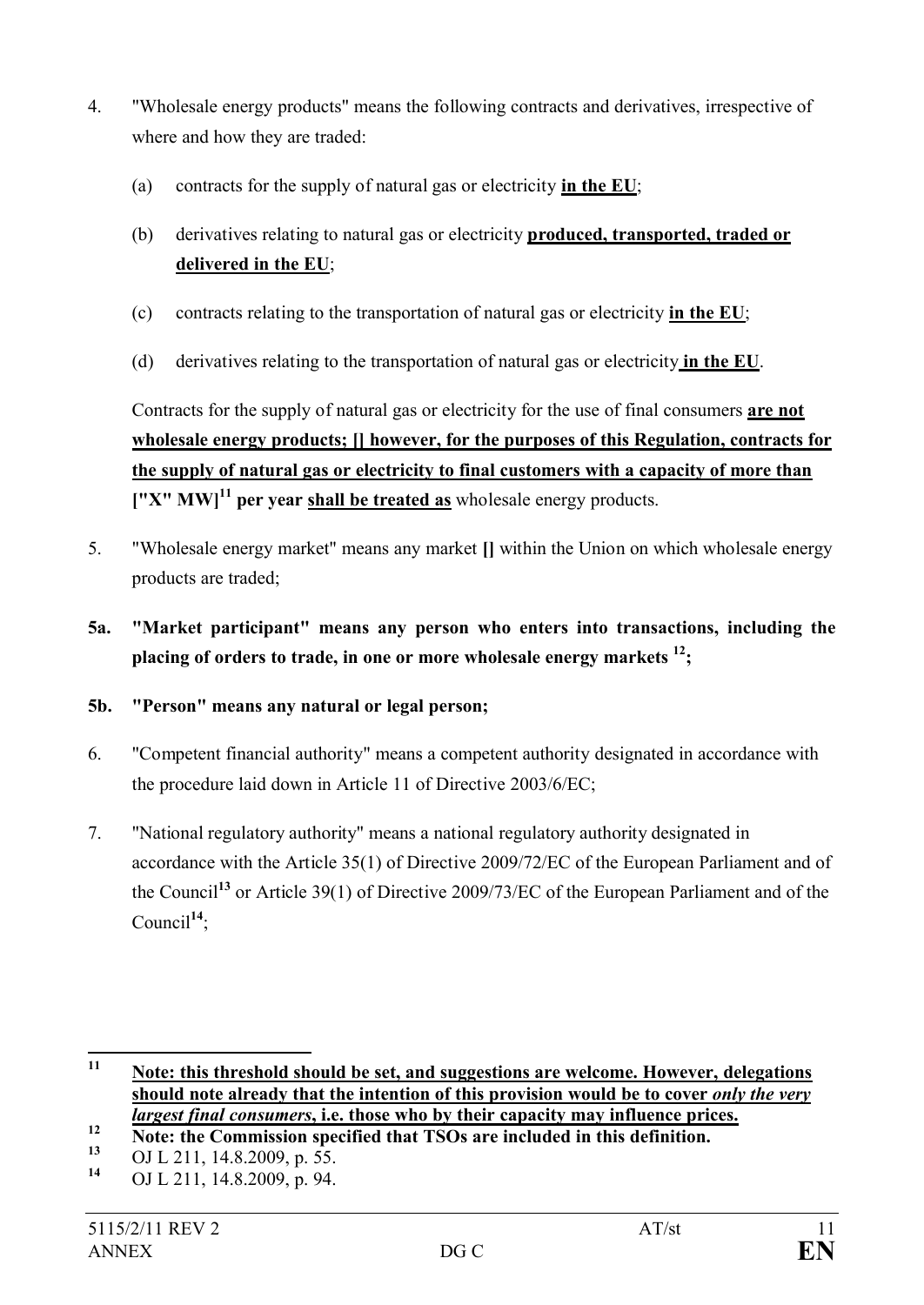8. "Transmission system operator" has the meaning set out in Article 2(4) of Directive 2009/72/EC and Article 2(4) of Directive 2009/73/EC.

## *Article 3*

## **Prohibition of insider trading []**

- 1. Persons who possess inside information in relation to a wholesale energy product shall be prohibited from:
	- (a) using that information by acquiring or disposing of, or by trying to acquire or dispose of, for their own account or for the account of a third party, either directly or indirectly, wholesale energy products to which that information relates;
	- (b) disclosing that information to any other person unless such disclosure is made in the normal course of the exercise of their employment, profession or duties. In this case they must make complete and efficient public disclosure of that information. Where disclosure is intentional the information shall be made available to all persons simultaneously. In the event of a non-intentional disclosure the information shall be made available to all persons as soon as possible following the non-intentional disclosure. This point shall not apply if the person receiving the information owes a duty of confidentiality, regardless of whether such duty is based on a law, on regulations, on articles of association or on a contract;
	- (c) recommending or inducing another person, on the basis of inside information, to acquire or dispose of wholesale energy products to which that information relates
- 2. The prohibition set out in paragraph 1 applies to the following persons who possess inside information in relation to a wholesale energy product:
	- (a) members of the administrative, management or supervisory bodies of an undertaking;
	- (b) persons with holdings in the capital of an undertaking;
	- (c) persons having access to the information through the exercise of their employment, profession or duties;
	- (d) persons who acquired such information through criminal activity;
	- (e) persons who know, or ought to know, that it is inside information.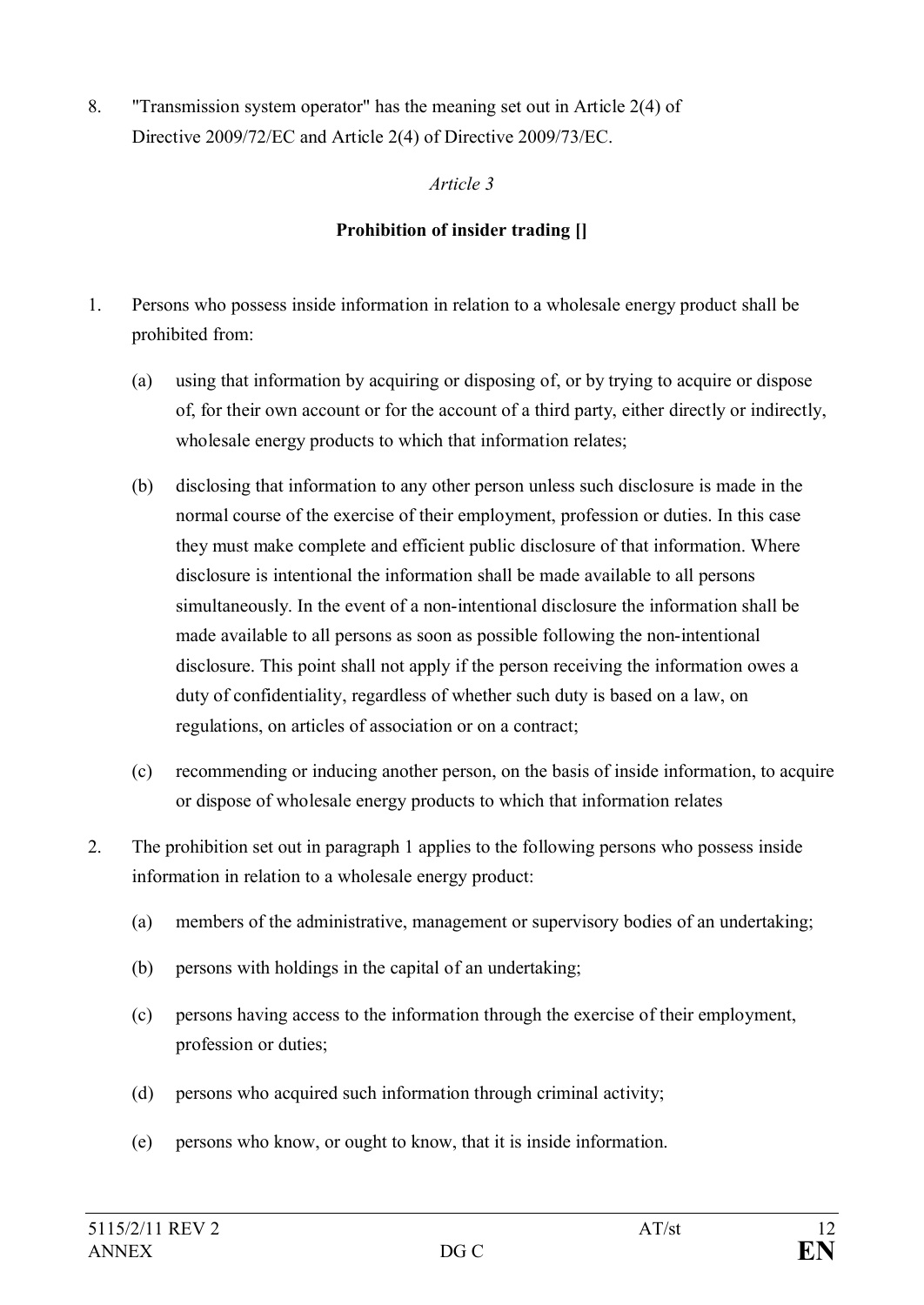**3. Paragraphs 1 (a) and (c) shall not apply to transmission system operators when purchasing gas or electricity in order to ensure the safe and secure operation of the system in accordance with their obligation under Article 12(d) and (e) of Directive 2009/72/EC or Article 13(1)(a) and (c) of Directive 2009/73/EC.**

**This Article shall not apply to transactions conducted in the discharge of an obligation that has become due to acquire or dispose of wholesale energy products where that obligation results from an agreement concluded before the person concerned possessed inside information.**

Where the person who possesses inside information in relation to a wholesale energy product is a legal person, the prohibitions laid down in paragraph 1 shall also apply to the natural persons who take part in the decision to carry out the transaction for the account of the legal person concerned.

# *Article 3a*

# **Obligation to publish inside information**

- **1.** Market participants shall publicly**, [] effectively and in a timely manner** disclose inside information in respect of business or facilities which the participant concerned**, or parent undertaking or related undertaking,** owns or controls or for which the participant**, or its parent undertaking or related undertaking<sup>15</sup>** , is responsible for operational matters, either in whole or in part. Such information shall include information relevant to the capacity of facilities for production, storage, consumption or transmission of electricity or natural gas**, including planned or unplanned unavailability of these facilities.**
- **2.** A market participant may under his own responsibility delay the public disclosure of inside information such as not to prejudice his legitimate interests provided that such omission would not be likely to mislead the public and provided that the market participant is able to ensure the confidentiality of that information and does not make decisions relating to trading in wholesale energy products based upon this information. In this situation the market participant shall provide this information to the Agency and the relevant national regulatory authority having regard to the provisions of Article 7(4).

**<sup>15</sup> Note: "parent undertaking" is defined in Art. 2(14) of the "EMIR" proposal (***cf.* **cover page) as "a parent undertaking within the meaning of Articles 1 and 2 of Council Directive 83/349/EEC".**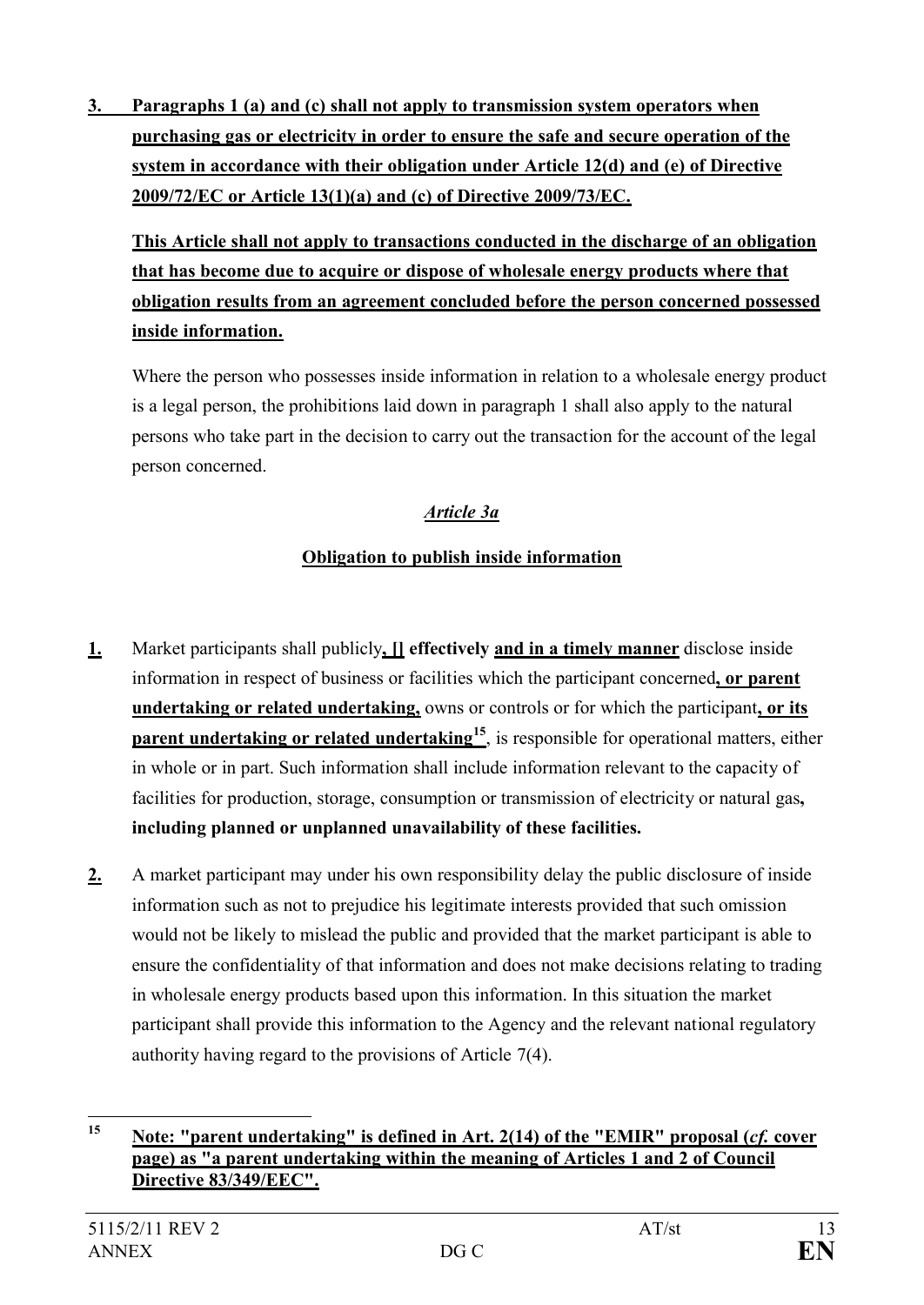**3. Paragraphs 1 and 2 []** are without prejudice to the obligations of market participants under the provisions of Directive 2009/72/EC, Directive 2009/73/EC, Regulation (EC) No 714/2009 and Regulation (EC) No 715/2009 including guidelines and network codes adopted pursuant to those Directives and Regulations, in particular regarding the timing and method of publication of information.

**[]**

### *Article 4*

### **Prohibition of market manipulation**

It shall be prohibited to engage in, or attempt to engage in, market manipulation on wholesale energy markets.

### *Article 5*

### **Specification of definitions of inside information and market manipulation**

- 1. In order to take account of future developments on wholesale energy markets **and ensure coherence with other relevant EU legislation in the fields of financial services and energy**, the Commission shall**, where appropriate,** adopt delegated acts in accordance with Article 15 and subject to conditions of Articles 16 and 17, specifying the definitions set out at Article  $2(1)$  to  $(5)$ .
- 2. The delegated acts referred to in paragraph 1 shall take into account at least:
	- (a) the specific functioning of wholesale energy markets and the interaction between commodity markets and derivative markets;
	- (b) the potential impact on wholesale energy market prices of actual or planned production, consumption, use of transmission, or use of storage capacity;
	- (c) network codes and framework guidelines adopted in accordance with the provisions of Regulation (EC) No 714/2009 and Regulation (EC) No 715/2009.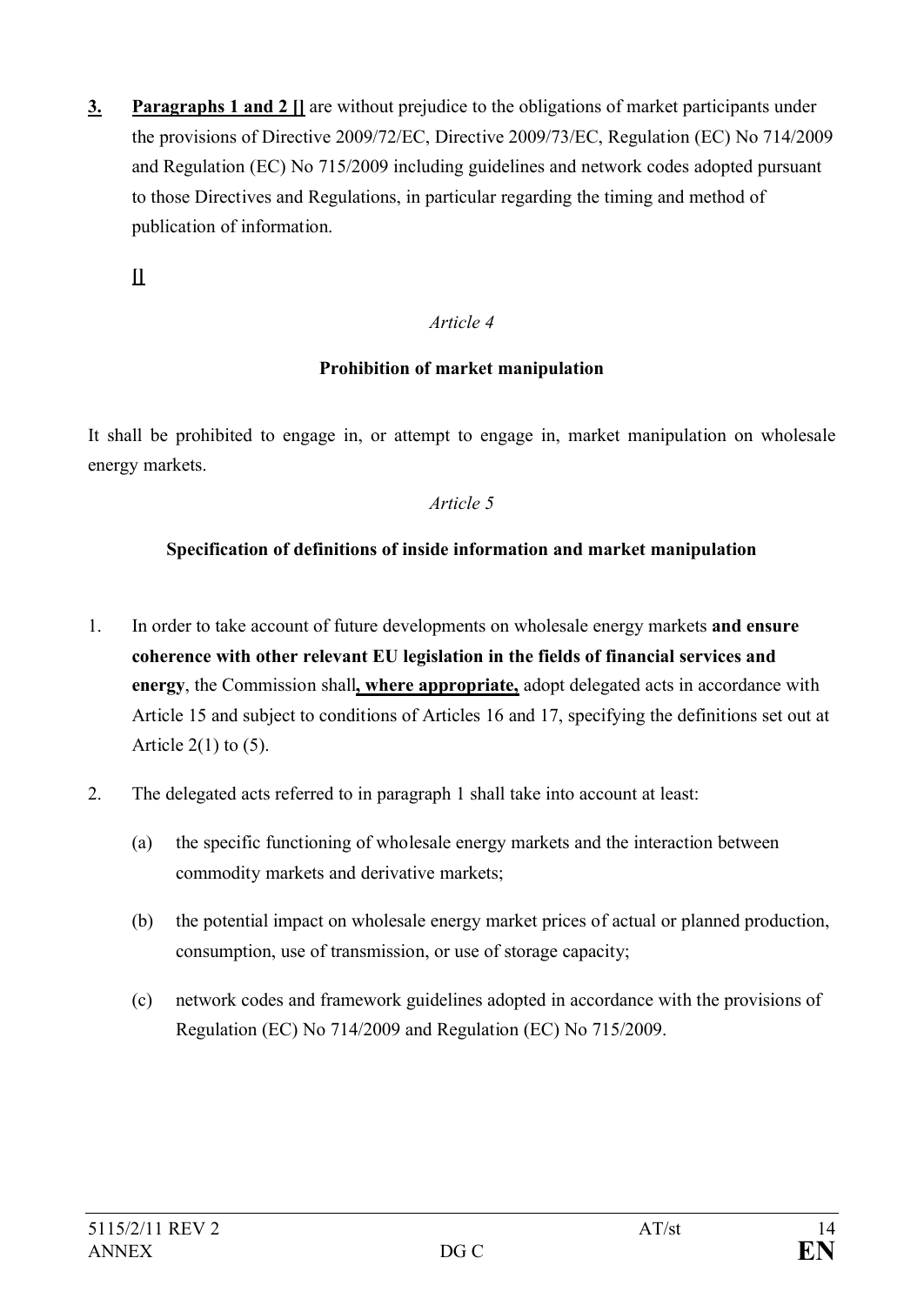## **Market monitoring**

- 1. The Agency shall monitor trading activity in wholesale energy products to detect and prevent trading based on inside information and market manipulation. It shall collect the data for assessing and monitoring wholesale energy markets as provided for in Article 7.
- 2. National regulatory authorities shall cooperate with the Agency in carrying out the monitoring of wholesale energy markets referred to at paragraph 1. For this purpose national regulatory authorities shall have access to relevant information held by the Agency which it has collected in accordance with paragraph 1, subject to the provisions of Article 8(2).
- 3. The Agency shall at least on an annual basis submit a report to the Commission on its activities under this Regulation **and make this report public**. Such reports shall bring to the notice of the Commission flaws in market rules, standards, and procedures which could facilitate insider trading and market manipulation or undermine the internal market. Reports may be combined with the report referred to in Article 11(2) of Regulation (EC) No 713/2009.

The Agency may make recommendations **to the Commission** as to the records of transactions, including orders to trade, which it considers are necessary to effectively and efficiently monitor wholesale energy markets. Before making such recommendations the Agency shall consult with interested parties **[], i**n particular **[]** with **[]** national regulatory authorities**[],** competent financial authorities in the Member States **and the European Securities and Markets Authority (ESMA)**.

*Article 7*

## **Data collection**

1. **Market participants, or an entity listed in paragraph 3(b) to (e) on their behalf, shall provide the Agency** with a record of wholesale energy market transactions, including orders to trade. **[]The reporting obligations on individual market participants shall be minimised by collecting the required information from a body listed in paragraph 3(ba) to (e) where possible.**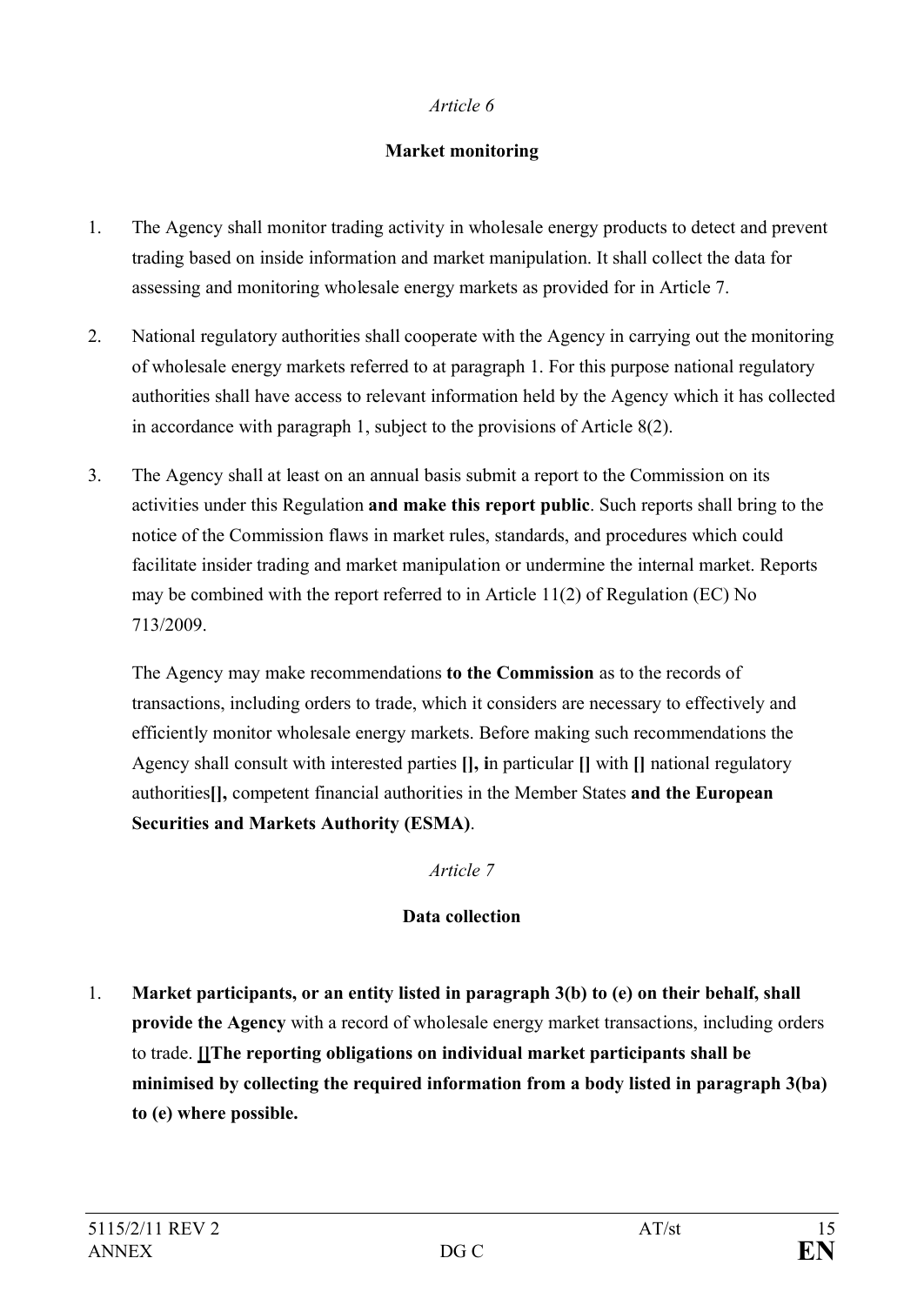**The Commission shall adopt delegated acts in accordance with Article 15 and subject to conditions of Articles 16 and 17. The delegated acts shall:**

- **(a) specify the contracts for which transactions shall be reported;**
- **(b) specify the content of the information to be reported which shall at least include the precise identification of the wholesale energy products bought and sold, the price and quantity agreed, the dates and times of execution, the parties to the transaction and the beneficiaries of the transaction.**
- **(c) lay down the timing and form [] in which this information shall be reported;**
- **(d) define appropriate thresholds for the reporting of transactions.**
- 2. The delegated acts referred to in paragraph 1 shall ensure that persons referred to in paragraph 3 a), b)**, (ba)** and c) who have reported transactions in accordance with Directive 2004/39/EC**<sup>16</sup>** or Regulation (EC)---/---- of the European Parliament and of the Council on OTC Derivatives, central counterparties and trade repositories of the European Parliament and of the Council [European Market Infrastructure Regulation – 2010/0250(COD)] are not subject to **double** reporting obligations **[]**.

Without prejudice to the first subparagraph, the delegated acts may establish a non-binding framework**<sup>17</sup>** to allow organised markets and trade matching or trade reporting systems to provide the Agency with records of wholesale energy transactions.

- 3. For the purposes of paragraph 1, information shall be provided by:
	- (a) the market participant;
	- (b) a third party acting on behalf of the market participant;
	- **(ba) a trade reporting system;**
	- (c) an organi**s**ed market, a trade-matching **[]** system **or other person professionally arranging transactions**;

**<sup>16</sup>** OJ L 145, 30.4.2004, p. 1.

**<sup>17</sup> Note: it was explained in the Energy Working Party meeting on 8.2.11 that delegated acts can never adopt** *non-binding* **frameworks; the deletion of "***non-binding***" or "***establish a non-binding framework to***" would solve this. However, the Commission entered a reservation on such a change, and a compromise is being developed.**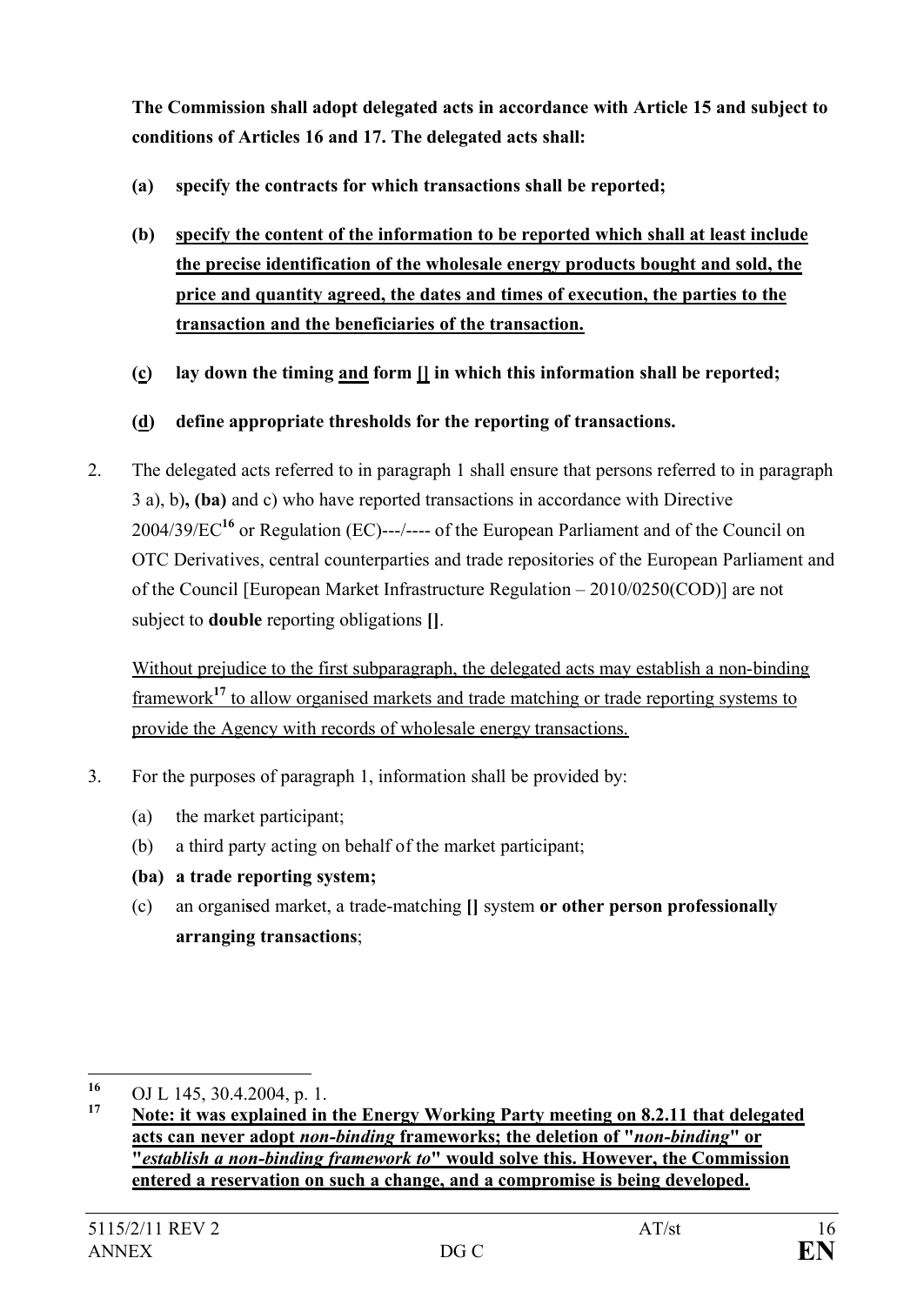- (d) trade repositories registered or recognised under Regulation (EC)---/---- of the European Parliament and of the Council [European Market Infrastructure Regulation – 2010/0250(COD)]; **or**
- (e) a competent authority which has received this information in accordance with the provisions of Article 25(3) Directive 2004/39/EC or Article 6(2) of Regulation (EC)---/- --- [European Market Infrastructure Regulation – 2010/0250(COD)].
- 4. Market participants shall provide the Agency and national regulatory authorities with information related to the capacity of facilities for production, storage, consumption or transmission of electricity or natural gas**, including planned or unplanned unavailability of these facilities,** for the purpose of monitoring trading in wholesale energy markets. **The reporting obligations on individual market participants shall be minimised by collecting the required information or parts thereof from existing sources where possible.**

The Commission shall adopt delegated acts in accordance with Article 15 and subject to conditions of Articles 16 and 17, laying down the timing, form and content of the information to be reported.

## *Article 8*

## **Sharing of information between the Agency and other bodies**

- 1. The Agency shall establish mechanisms to share information it receives in accordance with Article 6(1) and Article 7 with national regulatory authorities, the competent financial authorities of the Member States, competition authorities of the Member States**, ESMA** and other relevant authorities. The Agency shall only give access to the mechanisms referred to in paragraph 1 to bodies which have set up systems enabling the Agency to meet the requirements of Article 9(1).
- 2. Trade repositories registered or recognised under Regulation (EC)---/---- [European Market Infrastructure Regulation – 2010/0250(COD)] shall make **[] relevant** information regarding wholesale energy products collected by them available to the Agency.

Competent financial authorities shall transmit to the Agency reports of transactions in wholesale energy products received under article 25(3) of Directive 2004/39/EC to the Agency and Article 6(2) of Regulation (EC)---/--- [European Market Infrastructure Regulation – 2010/0250(COD)].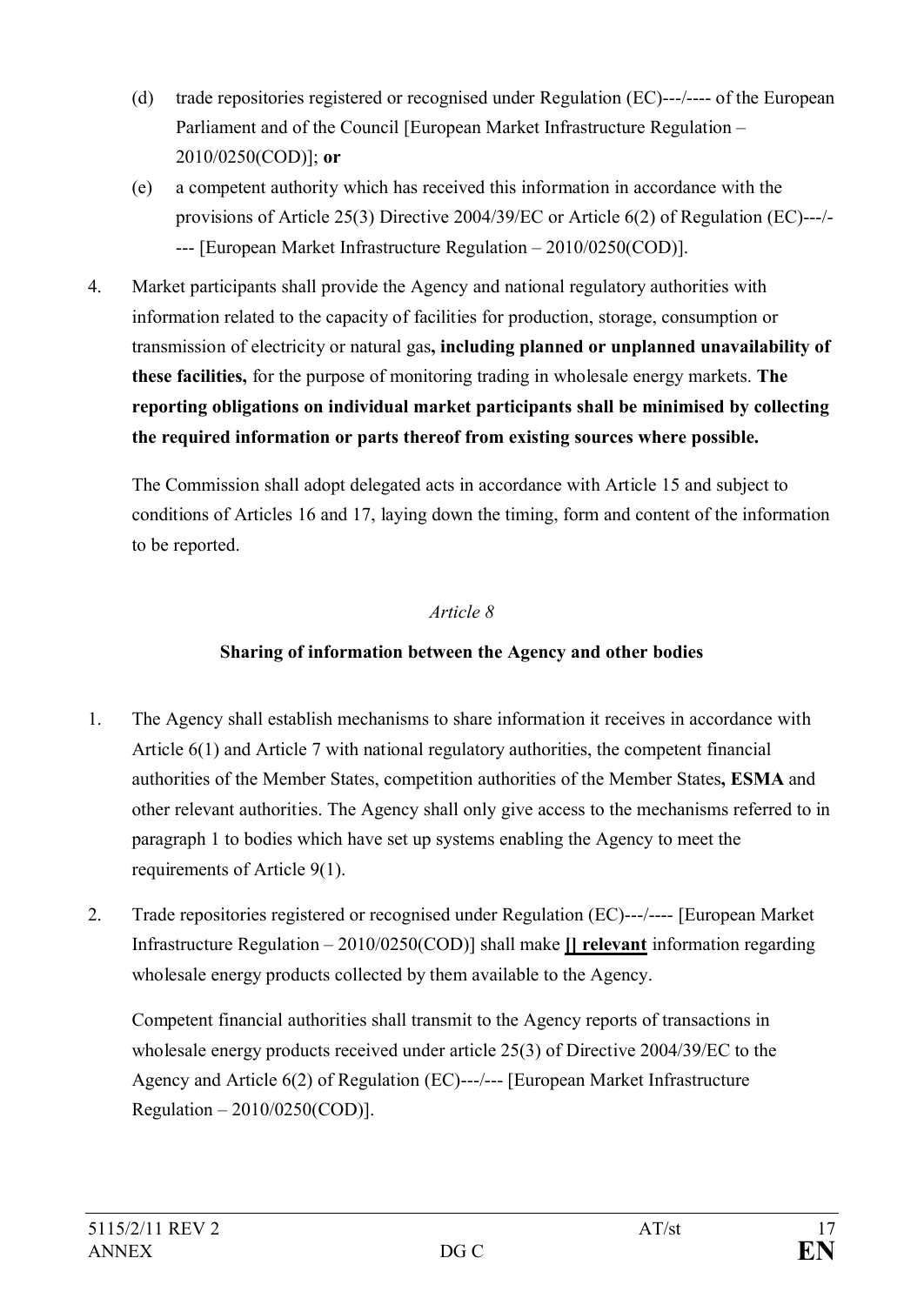## *Article 8a*

### **Data protection**

**[] This Regulation shall be without prejudice to the obligations of Member States relating to their processing of personal data under Directive 95/46/EC<sup>18</sup> or the obligations of the Agency relating to its processing of personal data under Regulation (EC) No 45/2001<sup>19</sup> when fulfilling its responsibilities<sup>20</sup> .**

## *Article 9*

## **[] Operational reliability**

1. The Agency shall ensure the confidentiality, integrity and protection of the information received under Article **3(4) and Article** 7. The Agency shall take steps to prevent any misuse of the information maintained in its systems.

**National regulatory authorities, the competent financial authorities of the Member States, competition authorities of the Member States, ESMA and other relevant authorities shall ensure the confidentiality, integrity and protection of the information which they receive in accordance with the provisions of Article 6(2) or Article 8 and shall take steps to prevent any misuse of such information.** 

The Agency shall identify sources of operational risk and minimise them through the development of appropriate systems, controls and procedures.

2. **Subject to the provisions as set out in Article**  $12^{21}$ **, the Agency may decide to make** publicly available parts of the information which it holds provided that commercially sensitive information on individual market participants or individual transactions is not released.

**<sup>18</sup> OJ L 281, 23.11.1995, p. 31**

**<sup>19</sup>** OJ L 8 12.1.2001, p. 1.

**<sup>20</sup> Note: based on Art. 71 of "ESMA" Regulation (EU) No 1095/2010 (OJ L 331 of 15.12.2010, p. 84)**

**<sup>21</sup> Note:** *cf.* **in particular Art. 12(3) as regards "in summary or aggregate form".**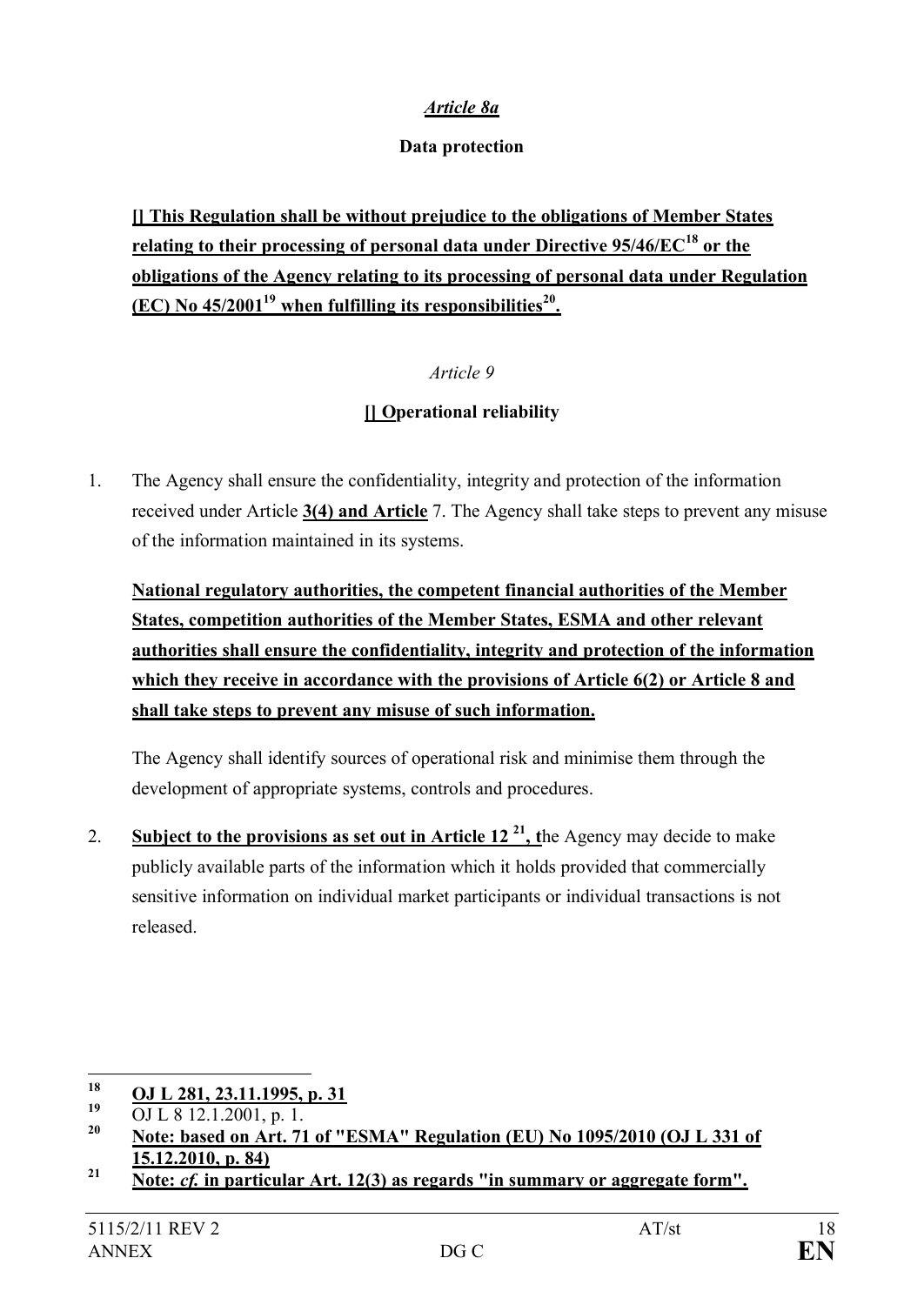### **Implementation of prohibitions against market abuse**

1. National regulatory authorities shall ensure that the prohibitions set out in Articles 3 and 4 are applied.

**Each Member State shall ensure that n**ational regulatory authorities **[]** have the investigatory powers necessary for the exercise of this function. These powers shall be exercised in a proportionate manner. These powers may be exercised:

- (a) directly;
- (b) in collaboration with other authorities or market undertakings;
- (c) by application to the competent judicial authorities.
- 2. The investigatory powers referred to in paragraph 1 **shall be limited to the aim of the investigation, and shall** include the right to:
	- (a) have access to any relevant document in any form, and to receive a copy of it;
	- (b) demand information from any person, including those who are successively involved in the transmission of orders or conduct of the operations concerned, as well as their principals, and if necessary, to summon and hear any such person;
	- (c) carry out on-site inspections;
	- (d) require existing telephone and existing data traffic records;
	- (e) require the cessation of any practice that is contrary to this Regulation or its delegated acts;
	- (f) request a court to freeze or sequester assets;
	- (g) request **a court or any competent authority to impose a** temporary prohibition of professional activity.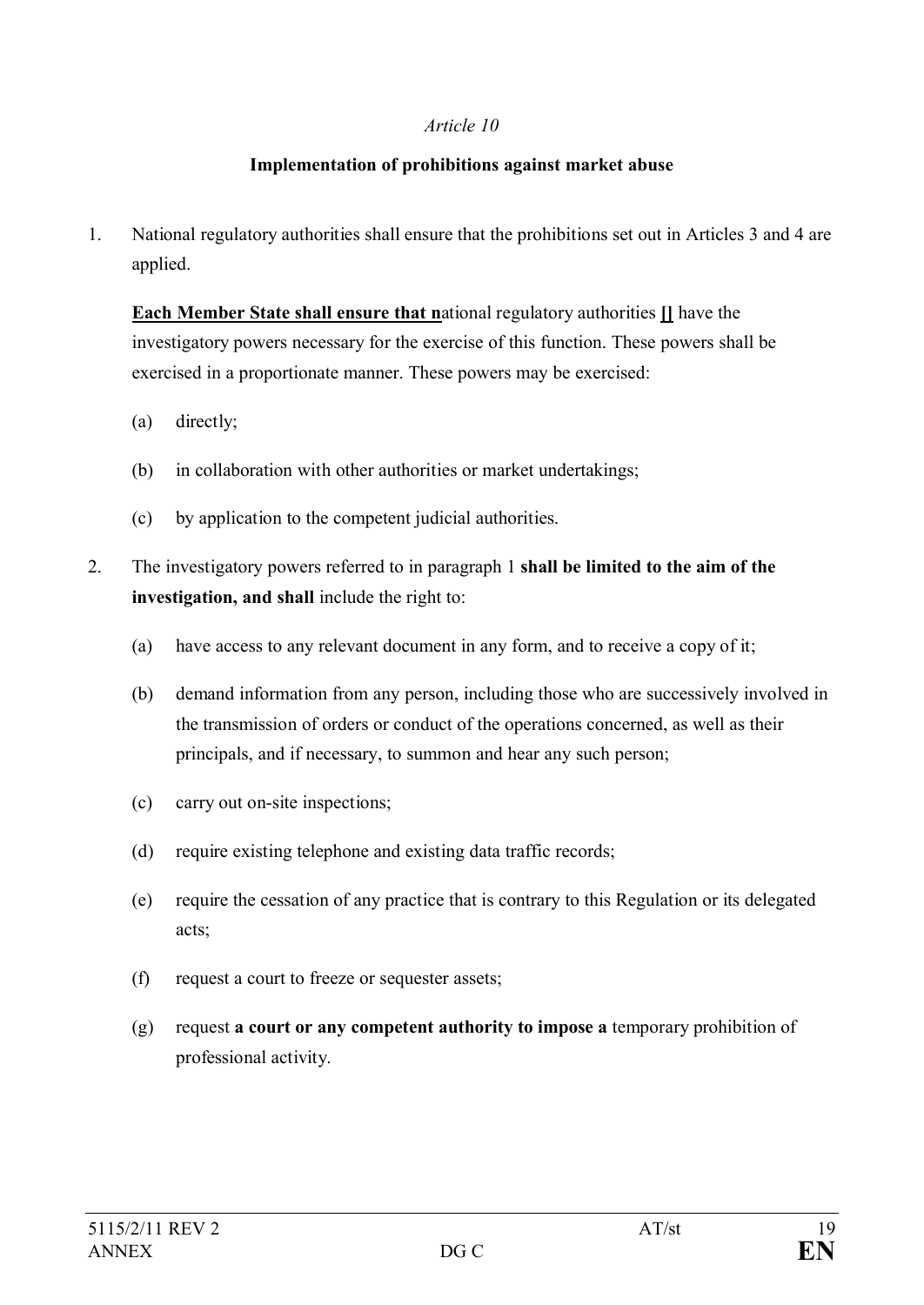3. Any person professionally arranging transactions in wholesale energy products who reasonably suspects that a transaction might breach the provisions of Articles 3 or 4 shall notify the national regulatory authority without further delay.

Persons professionally arranging transactions in wholesale energy products shall establish and maintain effective arrangements and procedures to identify breaches of the provisions of Articles 3 or 4.

## *Article 11*

## **Union level cooperation**

1. The Agency shall **aim to** ensure that national regulatory authorities carry out their tasks under this Regulation in a coordinated way.

National regulatory authorities shall cooperate with the Agency and with each other for the purpose of carrying out their duties in accordance with this Regulation.

2. National regulatory authorities shall inform the Agency in as specific a manner as possible where they have reasonable grounds to suspect that acts contrary to the provisions of this Regulation, are being, or have been, carried out either in that Member State or in another Member State.

Where a national regulatory authority suspects that acts which affect wholesale energy markets or the price of wholesale energy products in that Member State are being carried out in another Member State, it may request the Agency to take **[] action** in accordance with paragraph**s 3(b) and** 4.

- 3. In order to ensure a coordinated approach to market abuse on wholesale energy markets:
	- (a) national regulatory authorities shall inform the competent financial authority of their Member State and the Agency where they have reasonable grounds to suspect that acts, which constitute market abuse within the meaning of Directive 2003/6/EC, are being, or have been, carried out on wholesale energy markets and which affect financial instruments subject to the provisions of Article 9 that Directive;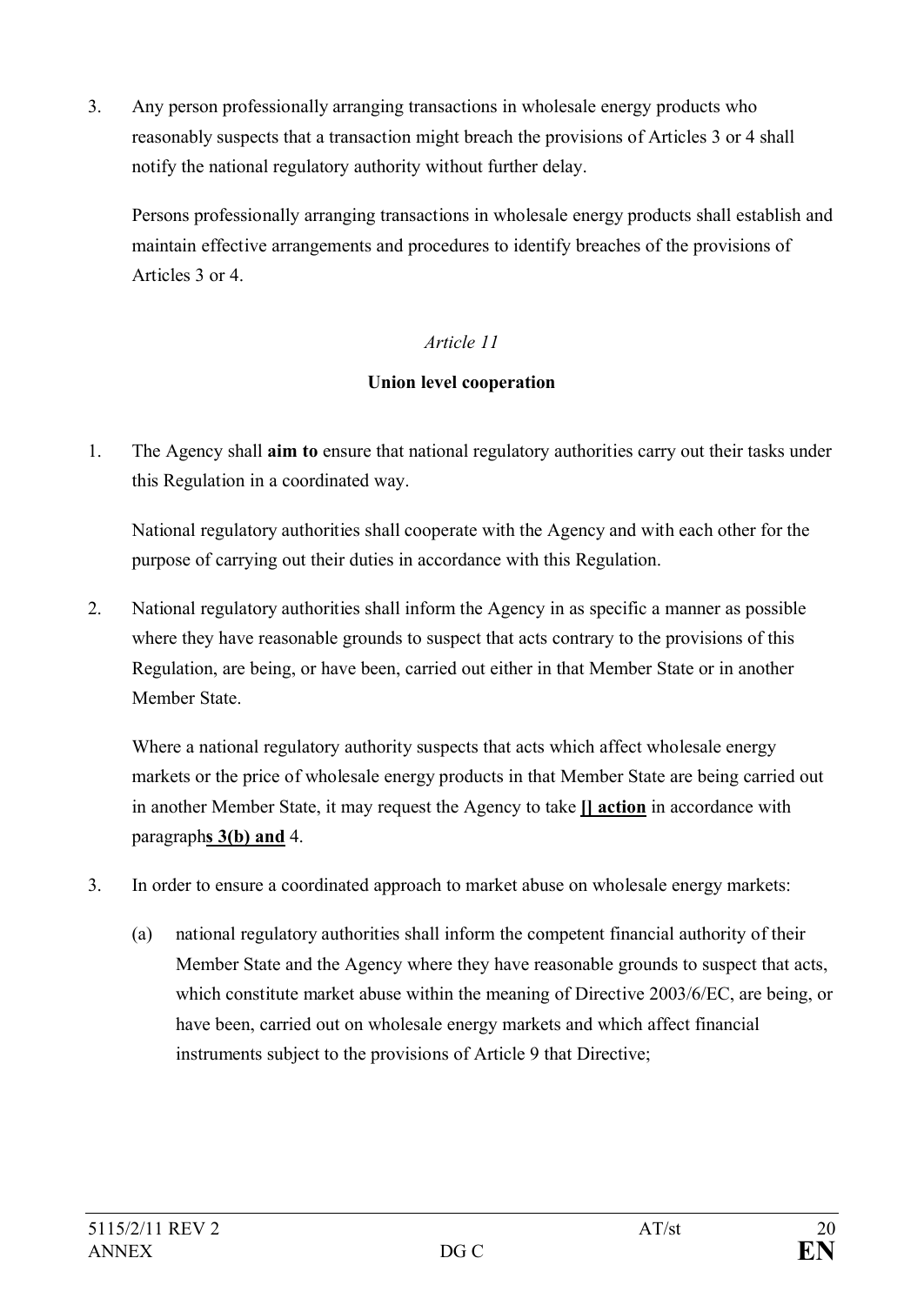- (b) the Agency shall inform ESMA and the appropriate competent financial authority where it has reasonable grounds to suspect that acts, which constitute market abuse within the meaning of Directive 2003/6/EC, are being, or have been, carried out on wholesale energy markets and which affect financial instruments subject to the provisions of Article 9 of that Directive;
- (c) the competent financial authority of a Member State shall inform ESMA and the Agency where it has reasonable grounds to suspect that acts, which breach the provisions of Articles 3 and 4, are being, or have been, carried out on wholesale energy markets in another Member State
- 4. In order to carry out its functions under paragraph 1, where it suspects that there has been a breach of the provisions of this Regulation the Agency **[] may**:
	- (a) request one or more national regulatory authorities to supply any information related to the suspected breach;
	- (b) request one or more national regulatory authorities to commence an investigation of the suspected breach, and take appropriate action to remedy any such breach;
	- (c) where it considers that the possible breach has, or has had, a cross-border impact, convene an investigatory group consisting of representatives of concerned national regulatory authorities to investigate if the provisions of this Regulation have been breached and in which Member State the breach took place; where appropriate, the Agency may also request the participation of representatives of the competent financial authority or other relevant authority of one or more Member States in the investigatory group.
- 5. National regulatory authorities shall comply with a request of the Agency made in accordance with the provisions of paragraph 4.

National regulatory authorities receiving a request for information in accordance with paragraph 4(a), or receiving a request to commence an investigation of a suspected breach in accordance with paragraph 4(b), shall immediately take the necessary measures in order to comply with that request. If a national regulatory authority is not able to supply the required information immediately, it shall without further delay notify the Agency of the reasons.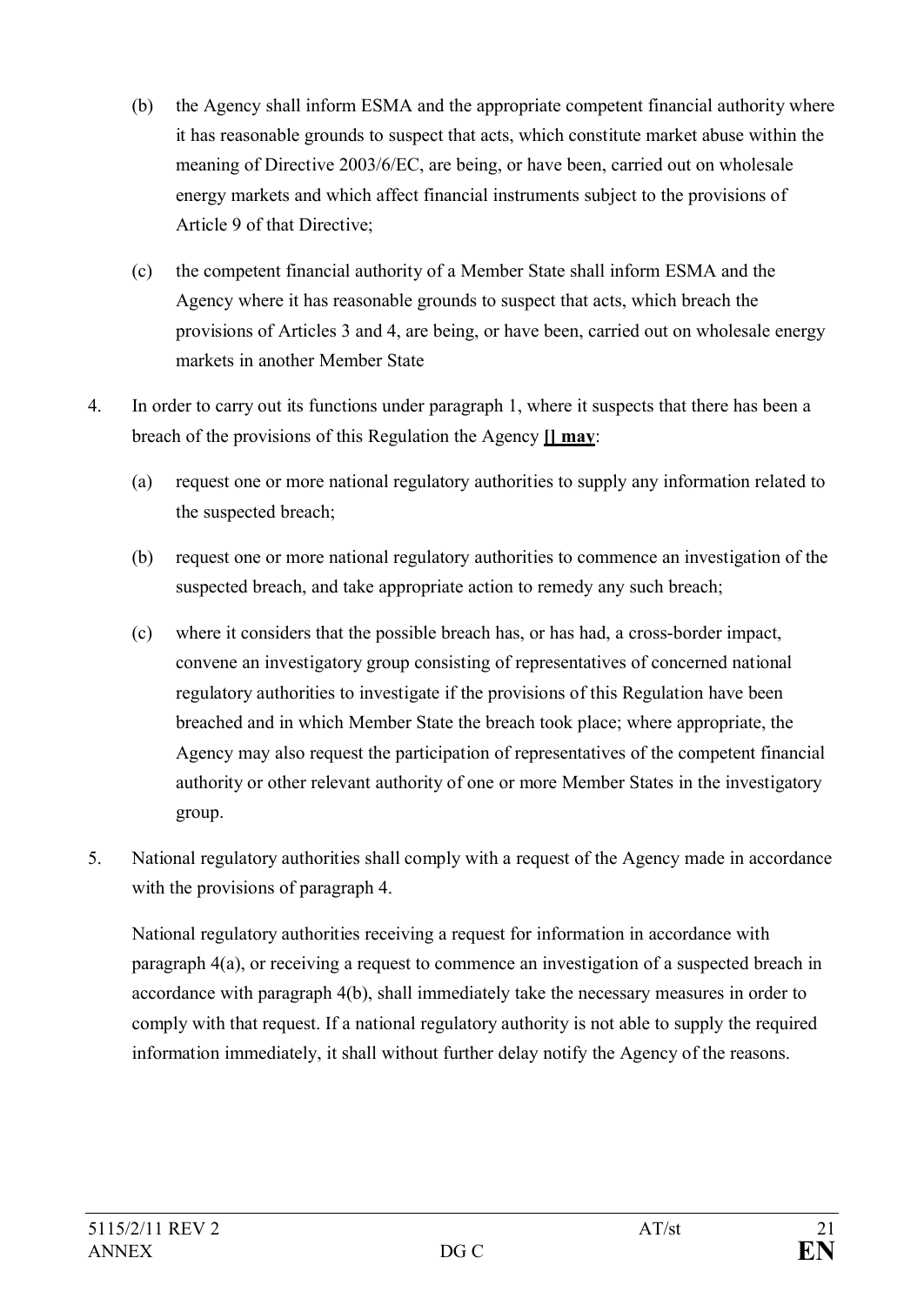National regulatory authorities shall participate in an investigatory group convened in accordance with paragraph 4(c), rendering all necessary assistance. The investigatory group shall be subject to coordination by the Agency.

6. The last sentence of Article 15(1) of Regulation (EC) No 713/2009 shall not apply to the Agency when carrying out its tasks under this Regulation.

## *Article 12*

## **Professional secrecy**

- 1. Any confidential information received, exchanged or transmitted pursuant to this Regulation shall be subject to the conditions of professional secrecy laid down in paragraphs 2, 3 and 4.
- 2. The obligation of professional secrecy shall apply to:
	- (a) persons working or who have worked for the Agency;
	- (b) auditors and experts instructed by Agency;
	- (c) persons working or who have worked for the national regulatory authorities **or for other relevant authorities**;
	- (d) auditors and experts instructed by national regulatory authorities **or by other relevant authorities** who receive confidential information in accordance with the provisions of this Regulation.
- 3. Confidential information received by the persons referred to in paragraph 2 in the course of their duties may not be divulged to any other person or authority, except in summary or aggregate form such that an individual market participant or market place cannot be identified, without prejudice to cases covered by criminal law or the other provisions of this Regulation, or other relevant Union legislation.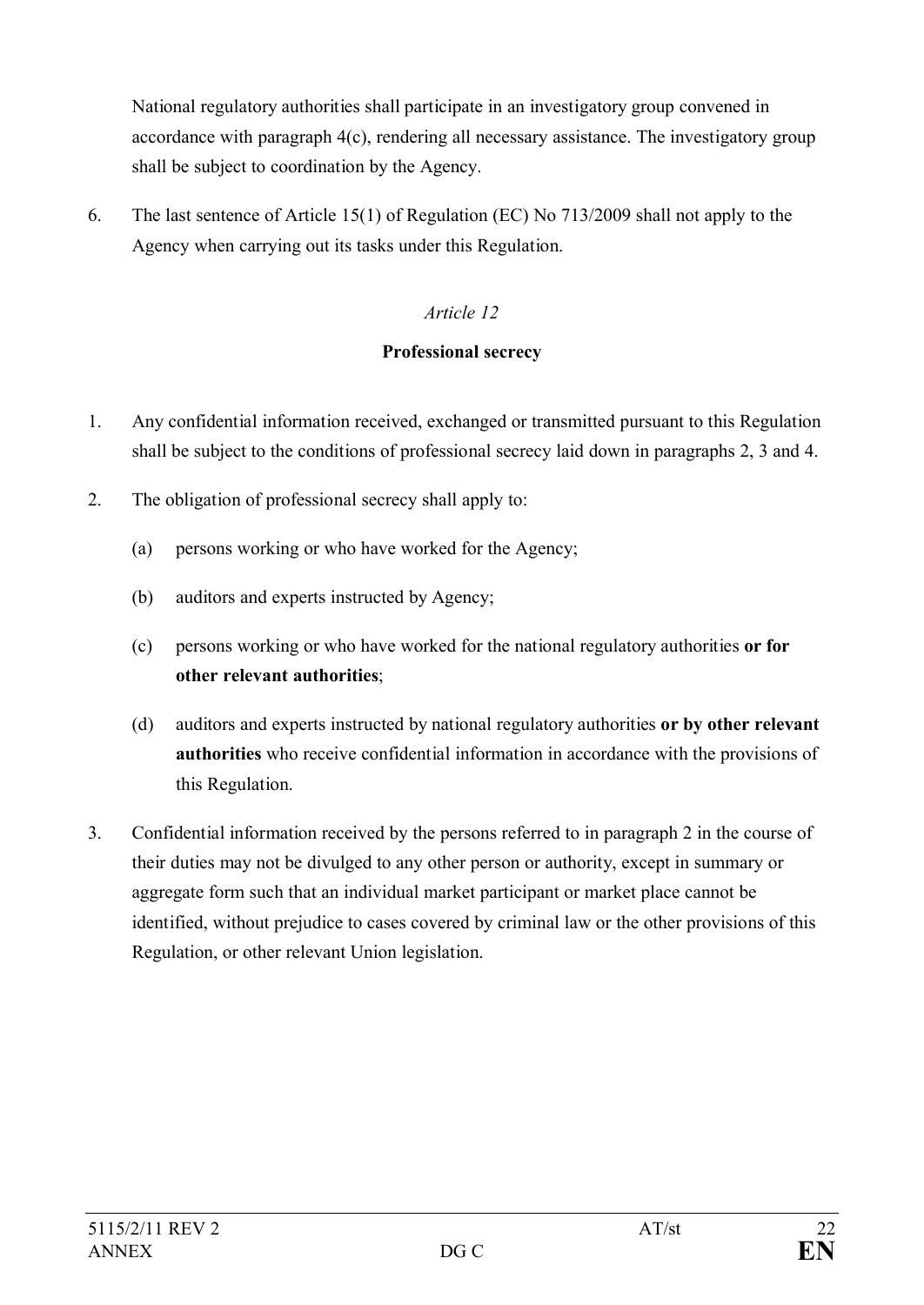4. Without prejudice to cases covered by criminal law, the Agency, national regulatory authorities, competent financial authorities, ESMA, bodies or natural or legal persons which receive confidential information pursuant to this Regulation may use it only in the performance of their duties and for the exercise of their functions., Other authorities, bodies, natural or legal persons may use this information for the purpose for which it was provided to them or in the context of administrative or judicial proceedings specifically related to the exercise of those functions. Where the Agency, national regulatory authorities, competent financial authorities, ESMA, bodies or natural or legal persons communicating information consents thereto, the authority receiving the information may use it for other purposes.

## *Article 13* **<sup>22</sup>**

### **Penalties**

The Member States shall lay down the rules on penalties applicable to infringements of the provisions of this Regulation and shall take all measures necessary to ensure that they are implemented. The penalties provided for must be effective, proportionate and dissuasive. The Member States shall notify those provisions to the Commission by**<sup>23</sup>**... at the latest and shall notify it without delay of any subsequent amendment affecting them.

**<sup>22</sup> Note: in view of the comments of some delegations about a possible (degree of) harmonisation in sanctions, it is recalled that a consultation is underway (until 19.2)on the Commission Communication "***Reinforcing sanctioning regimes in the financial services sector***" (COM (2010)716). Furthermore, see recitals 20 and 23. Text on the harmonisation of penalties will be added in this Article, which may however undergo changes in light of the outcome of this consultation.**

**<sup>23</sup>** OJ insert date **[eighteen months]** after adoption of this regulation.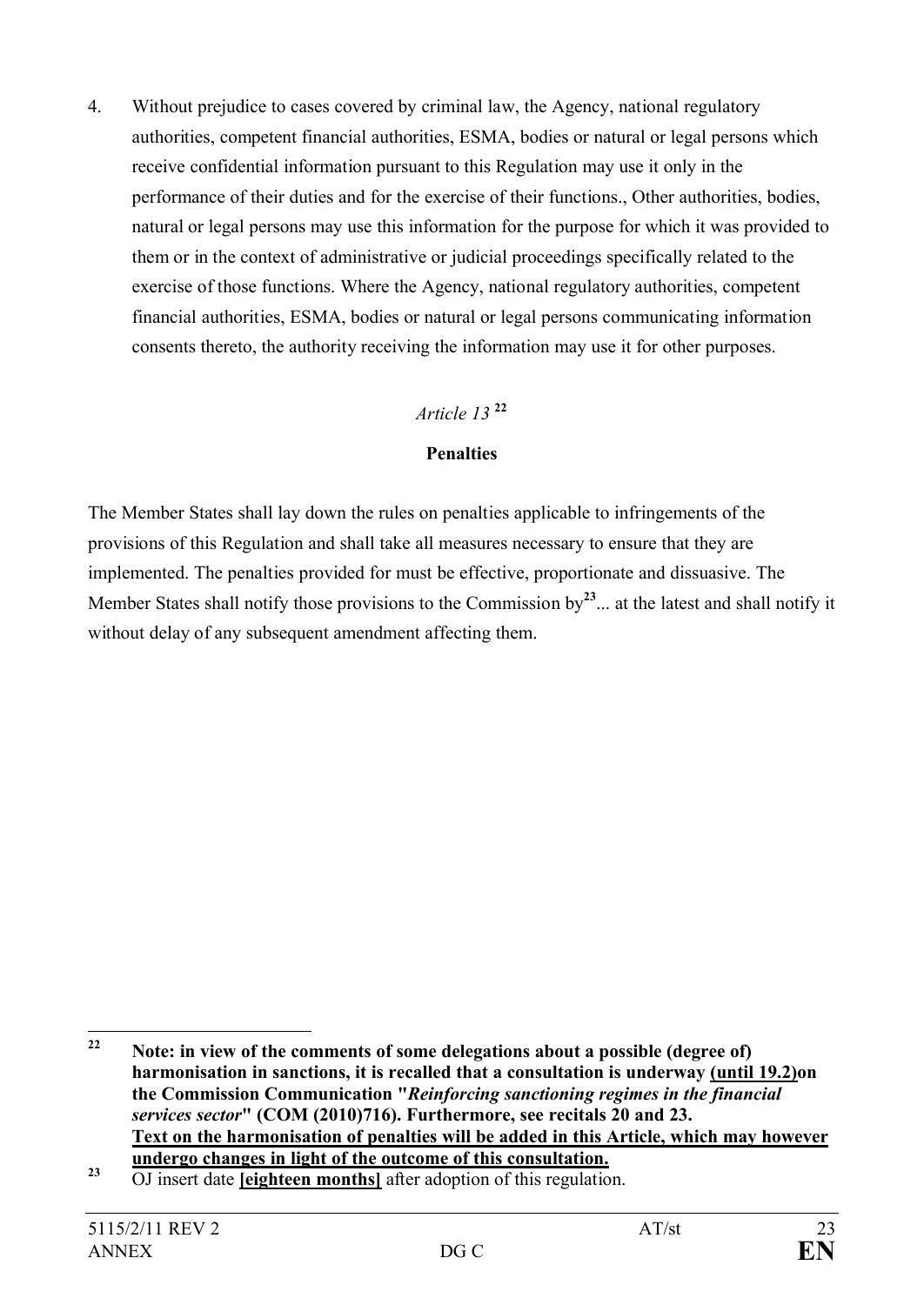# *Article 14* **<sup>24</sup>**

## **International relations []**

Without prejudice to the **respective** competences of the **Member States and the** Union institutions, including the European External Action Service, the Agency may **develop** contacts **and enter into administrative arrangements** with supervisory authorities**, []** international organisations and the administrations of third countries. **Those arrangements shall not create legal obligations in respect of the Union and its Member States nor shall they prevent Member States and their competent authorities from concluding bilateral or multilateral arrangements with those third countries.**

## *Article 15* **<sup>25</sup>**

## **Exercise of the delegation**

- 1. The powers to adopt the delegated acts referred to in Articles 5 and 7 shall be conferred on the Commission for an indeterminate period of time.
- 2. As soon as it adopts a delegated act, the Commission shall notify it simultaneously to the European Parliament and to the Council.
- 3. The powers to adopt delegated acts are conferred on the Commission subject to the conditions laid down in Articles 16 and 17

**<sup>24</sup> Note: text aligned with Art. 33 of "ESMA" Regulation 1095/2010 (OJ L 331 of 15.12.2010, p. 84).**

<sup>&</sup>lt;sup>25</sup> Note: the text related to delegated acts in Art. 5 and 7, as well as Art. 15, 16 and 17 will **be aligned with the final text of the draft Common Understanding on delegated acts of the 3 institutions (DS 1020/11) still under discussion. For Art. 15(1), a choice must be made between a fixed period or an indeterminate period for the delegation of power.**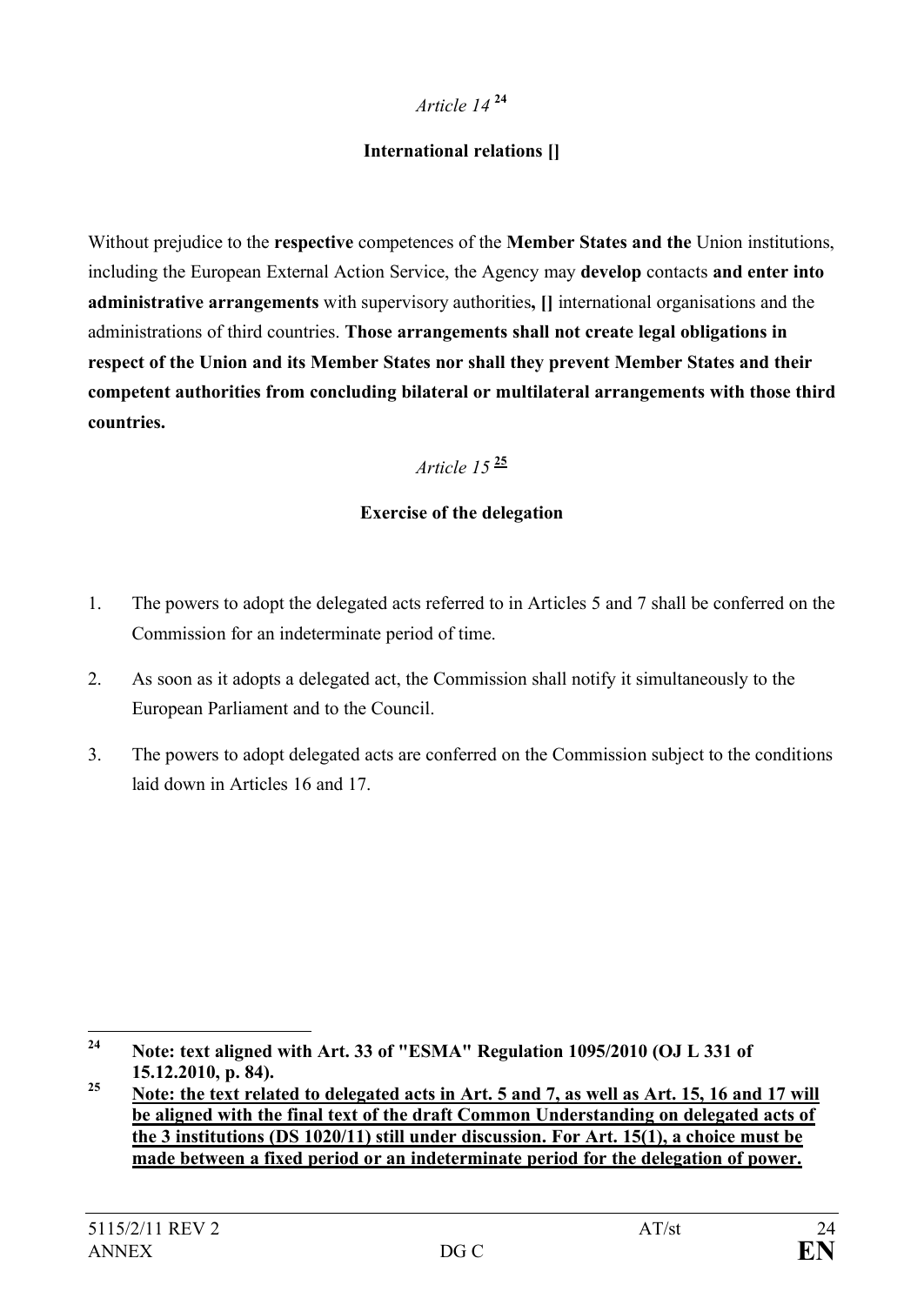## **Revocation of the delegation**

- 1. The delegation of powers referred to in Articles 5 and 7 may be revoked at any time by the European Parliament or by the Council.
- 2. The institution which has commenced an internal procedure for deciding whether to revoke the delegation of powers shall inform the other institution and the Commission within a reasonable time before the final decision is taken, indicating the delegated powers which could be subject to revocation and possible reasons for a revocation.
- 3. The decision of revocation shall put an end to the delegation of the powers specified in that decision. It shall take effect immediately or at a later date specified therein. It shall not affect the validity of the delegated acts already in force. It shall be published in the Official Journal of the European Union.

## *Article 17*

## **Objections to delegated acts**

- 1. The European Parliament and the Council may object to the delegated act within a period of two months from the date of notification. At the initiative of the European Parliament or the Council this period shall be extended by **two** month**s**.
- 2. If, on expiry of that period, neither the European Parliament nor the Council has objected to the delegated act it shall be published in the *Official Journal of the European Union* and shall enter into force at the date stated therein. The delegated act may be published in the *Official Journal of the European Union* and enter into force before the expiry of that period if the European Parliament and the Council have both informed the Commission of their intention not to raise objections.
- 3. If the European Parliament or the Council objects to a delegated act, it shall not enter into force. The institution which objects shall state the reasons for objecting to the delegated act.